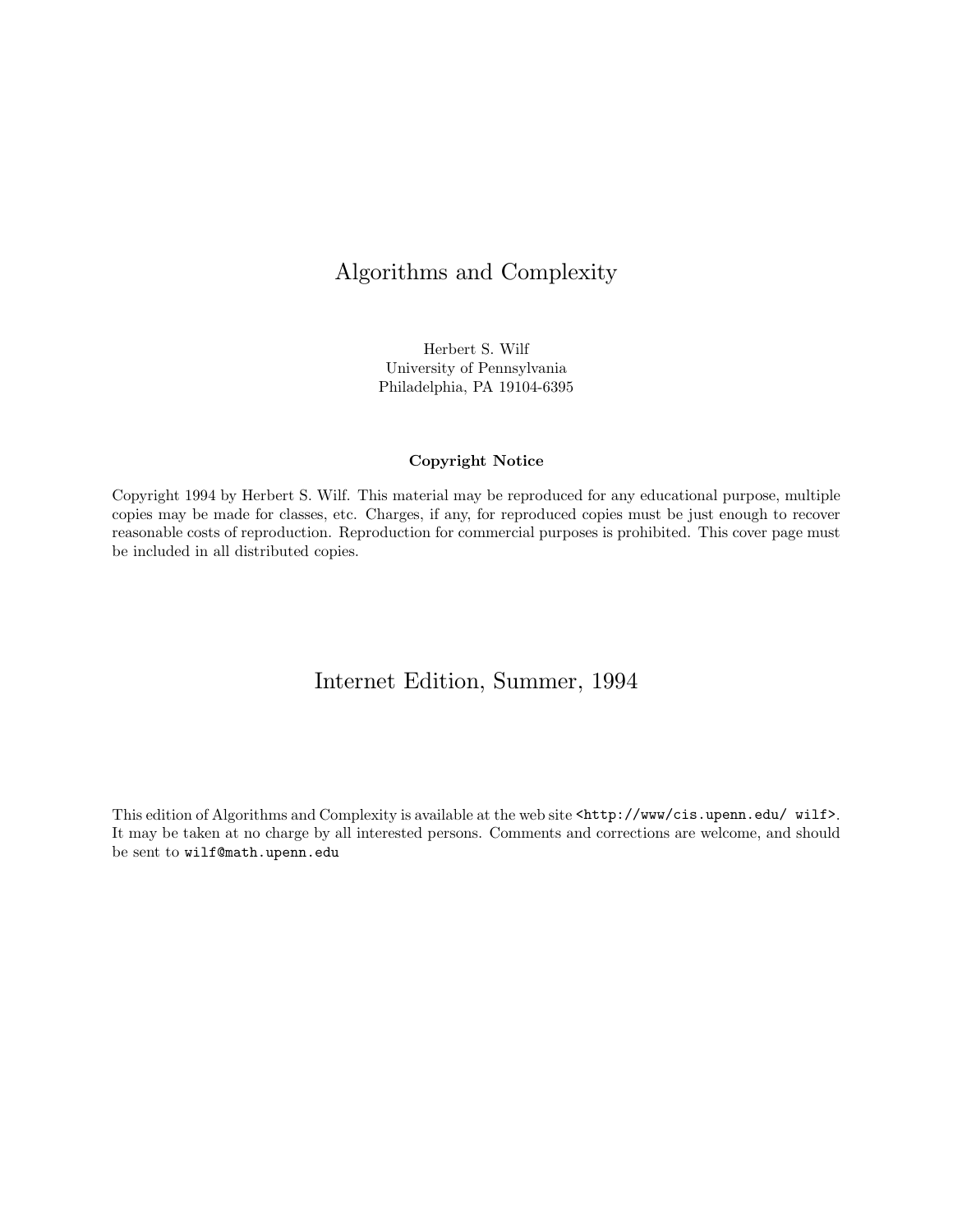## **5.1 Introduction**

In the previous chapter we met two computational problems for which fast algorithms have never been found, but neither have such algorithms been proved to be unattainable. Those were the primality-testing problem, for which the best-known algorithm is delicately poised on the brink of polynomial time, and the integer-factoring problem, for which the known algorithms are in a more primitive condition.

In this chapter we will meet a large family of such problems (hundreds of them now!). This family is not just a list of seemingly difficult computational problems. It is in fact bound together by strong structural ties. The collection of problems, called the NP-complete problems, includes many well known and important questions in discrete mathematics, such as the following.

**The travelling salesman problem ('TSP'):** Given n points in the plane ('cities'), and a distance D. Is there a tour that visits all n of the cities, returns to its starting point, and has total length  $\leq D$ ?

Graph coloring: Given a graph G and an integer K. Can the vertices of G be properly colored in K or fewer colors?

**Independent set:** Given a graph G and an integer K. Does  $V(G)$  contain an independent set of K vertices? **Bin packing:** Given a finite set S of positive integers, and an integer N (the number of bins). Does there exist a partition of S into N or fewer subsets such that the sum of the integers in each subset is  $\leq K$ ? In other words, can we 'pack' the integers of S into at most N 'bins,' where the 'capacity' of each bin is  $K$ ?

These are very difficult computational problems. Take the graph coloring problem, for instance. We could try every possible way of coloring the vertices of  $G$  in  $K$  colors to see if any of them work. There are  $K<sup>n</sup>$  such possibilities, if G has n vertices. Hence a very large amount of computation will be done, enough so that if G has 50 vertices and we have 10 colors at our disposal, the problem would lie far beyond the capabilities of the fastest computers that are now available.

Hard problems can have easy instances. If the graph G happens to have no edges at all, or very few of them, then it will be very easy to find out if a coloring is possible, or if an independent set of K vertices is present.

The real question is this (let's use 'Independent Set' as an illustration). Is it possible to design an algorithm that will come packaged with a performance guarantee of the following kind:

> **The seller warrants that if a graph** G**, of** n **vertices, and a positive integer** K **are input to this program, then it will correctly determine if there is an independent set** of  $K$  or more vertices in  $V(G)$ , and it will do so in an amount of time that is at most  $1000n^8$  minutes.

Hence there is no contradiction between the facts that the problem is hard and that there are easy cases. The hardness of the problem stems from the seeming impossibility of producing such an algorithm accompanied by such a manufacturer's warranty card. Of course the ' $1000n<sup>8</sup>$ ' didn't have to be exactly that. But some quite specific polynomial in the length of the input bit string must appear in the performance guarantee. Hence '357 $n^{9}$ , might have appeared in the guarantee, and so might '23 $n^3$ ,' but ' $n^{\overrightarrow{K}}$ , would not be allowed.

Let's look carefully at why  $n<sup>K</sup>$  would not be an acceptable worst-case polynomial time performance bound. In the 'Independent Set' problem the input must describe the graph  $G$  and the integer  $K$ . How many bits are needed to do that? The graph can be specified, for example, by its vertex adjacency matrix A. This is an  $n \times n$  matrix in which the entry in row i and column j is 1 if  $(i, j) \in E(G)$  and is 0 else.

Evidently  $n^2$  bits of input will describe the matrix A. The integers K and n can be entered with just  $O(\log n)$  bits, so the entire input bit string for the 'Independent Set' problem is ~  $n^2$  bits long. Let B denote the number of bits in the input string. Suppose that on the warranty card the program was guaranteed to run in a time that is  $\langle n^K \rangle$ .

Is this a guarantee of polynomial time performance? That question means 'Is there a polynomial  $P$  such that for every instance of 'Independent Set' the running time T will be at most  $P(B)$ ?' Well, is T bounded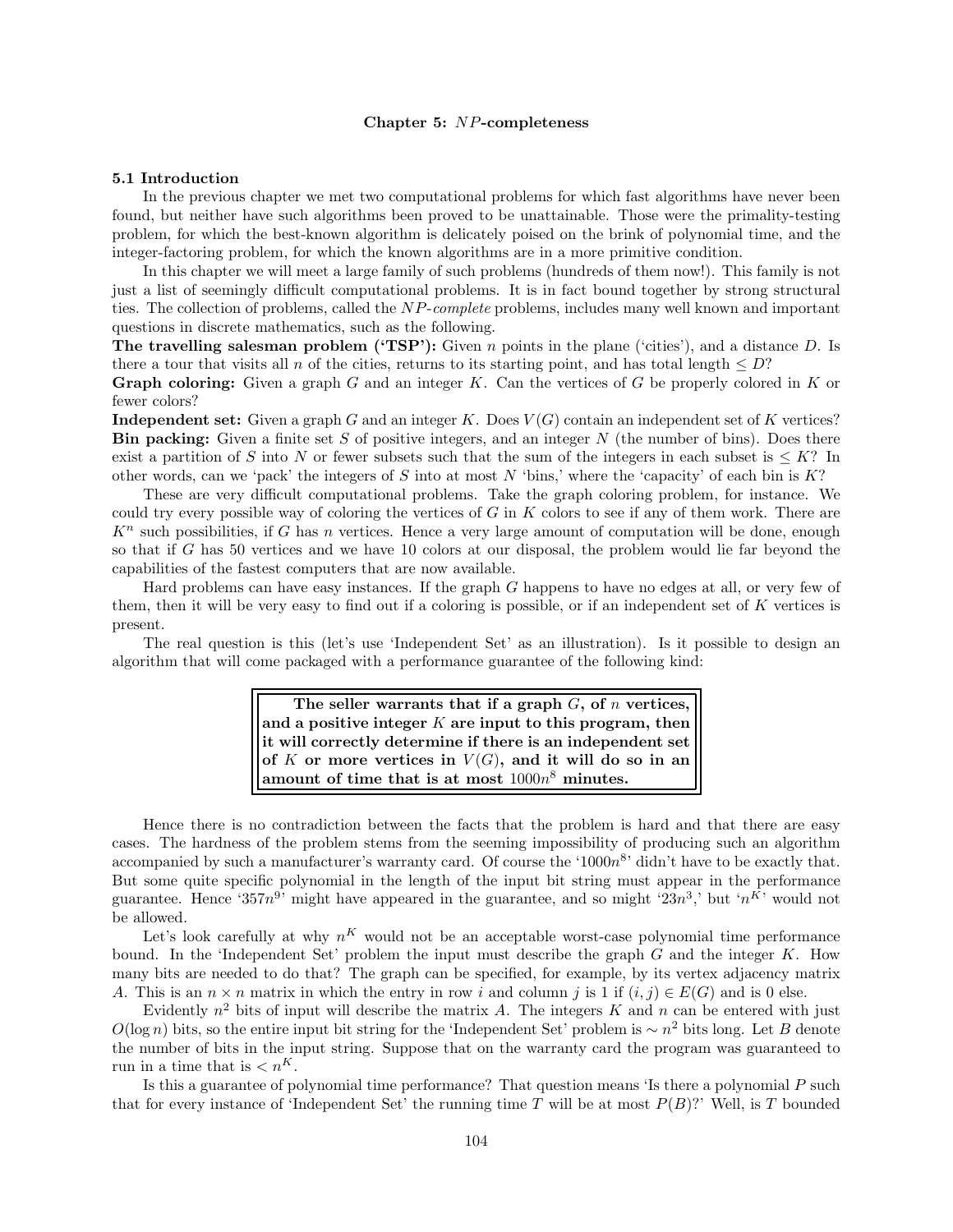by a polynomial in B if  $T = n^K$  and  $B \sim n^2$ ? It would seem so; in fact obviously  $T = O(B^{K/2})$ , and that's a polynomial, isn't it?

The key point resides in the order of the qualifiers. We must give the polynomial that works for every instance of the problem *first*. Then that one single polynomial must work on every instance. If the 'polynomial' that we give is  $B^{K/2}$ , well that's a different polynomial in B for different instances of the problem, because  $K$  is different for different instances. Therefore if we say that a certain program for 'Independent Set' will always get an answer before  $B^{K/2}$  minutes, where B is the length of the input bit string, then we would not have provided a polynomial-time guarantee in the form of a single polynomial in B that applies uniformly to all problem instances.

The distinction is a little thorny, but is worthy of careful study because it's of fundamental importance. What we are discussing is usually called a *worst-case* time bound, meaning a bound on the running time that applies to every instance of the problem. Worst-case time bounds aren't the only possible interesting ones. Sometimes we might not care if an algorithm is occasionally very slow as long as it is almost always fast. In other situations we might be satisfied with an algorithm that is fast on average. For the present, however, we will stick to the worst-case time bounds and study some of the theory that applies to that situation. In sections 5.6 and 5.7 we will study some average time bounds.

Now let's return to the properties of the NP-complete family of problems. Here are some of them.

- $1<sup>0</sup>$ : The problems all seem to be computationally very difficult, and no polynomial time algorithms have been found for any of them.
- $2<sup>0</sup>$ : It has not been proved that polynomial time algorithms for these problems do not exist.
- $2<sup>0</sup>$ : But this is not just a random list of hard problems. If a fast algorithm could be found for one NP-complete problem then here would be fast algorithms for all of them.
- $2<sup>0</sup>$ : Conversely, if it could be proved that no fast algorithm exists for one of the NP-complete problems, then there could not be a fast algorithm for any other of those problems.

The above properties are not intended to be a *definition* of the concept of NP-completeness. We'll get to that later on in this section. They are intended as a list of some of the interesting features of these problems, which, when coupled with their theoretical and practical importance, accounts for the intense worldwide research effort that has gone into understanding them in recent years.

The question of the existence or nonexistence of polynomial-time algorithms for the NP-complete problems probably rates as the principal unsolved problem that faces theoretical computer science today.

Our next task will be to develop the formal machinery that will permit us to give precise definitions of all of the concepts that are needed. In the remainder of this section we will discuss the additional ideas informally, and then in section 5.2 we'll state them quite precisely.

**What is a decision problem?** First, the idea of a decision problem. A decision problem is one that asks only for a yes-or-no answer: Can this graph be 5-colored? Is there a tour of length  $\leq 15$  miles? Is there a set of 67 independent vertices?

Many of them problems that we are studying can be phrased as decision problems or as optimization problems: What is the smallest number of colors with which  $G$  can be colored? What is the length of the shortest tour of these cities? What is the size of the largest independent set of vertices in G?

Usually if we find a fast algorithm for a decision problem then with just a little more work we will be able to solve the corresponding optimization problem. For instance, suppose we have an algorithm that solves the decision problem for graph coloring, and what we want is the solution of the optimization problem (the chromatic number).

Let a graph G be given, say of 100 vertices. Ask: can the graph be 50-colored? If so, then the chromatic number lies between 1 and 50. Then ask if it can be colored in 25 colors. If not, then the chromatic number lies between 26 and 50. Continue in this way, using bisection of the interval that is known to contain the chromatic number. After  $O(\log n)$  steps we will have found the chromatic number of a graph of n vertices. The extra multiplicative factor of  $\log n$  will not alter the polynomial vs. nonpolynomial running time distinction. Hence if there is a fast way to do the decision problem then there is a fast way to do the optimization problem. The converse is obvious.

Hence we will restrict our discussion to decision problems.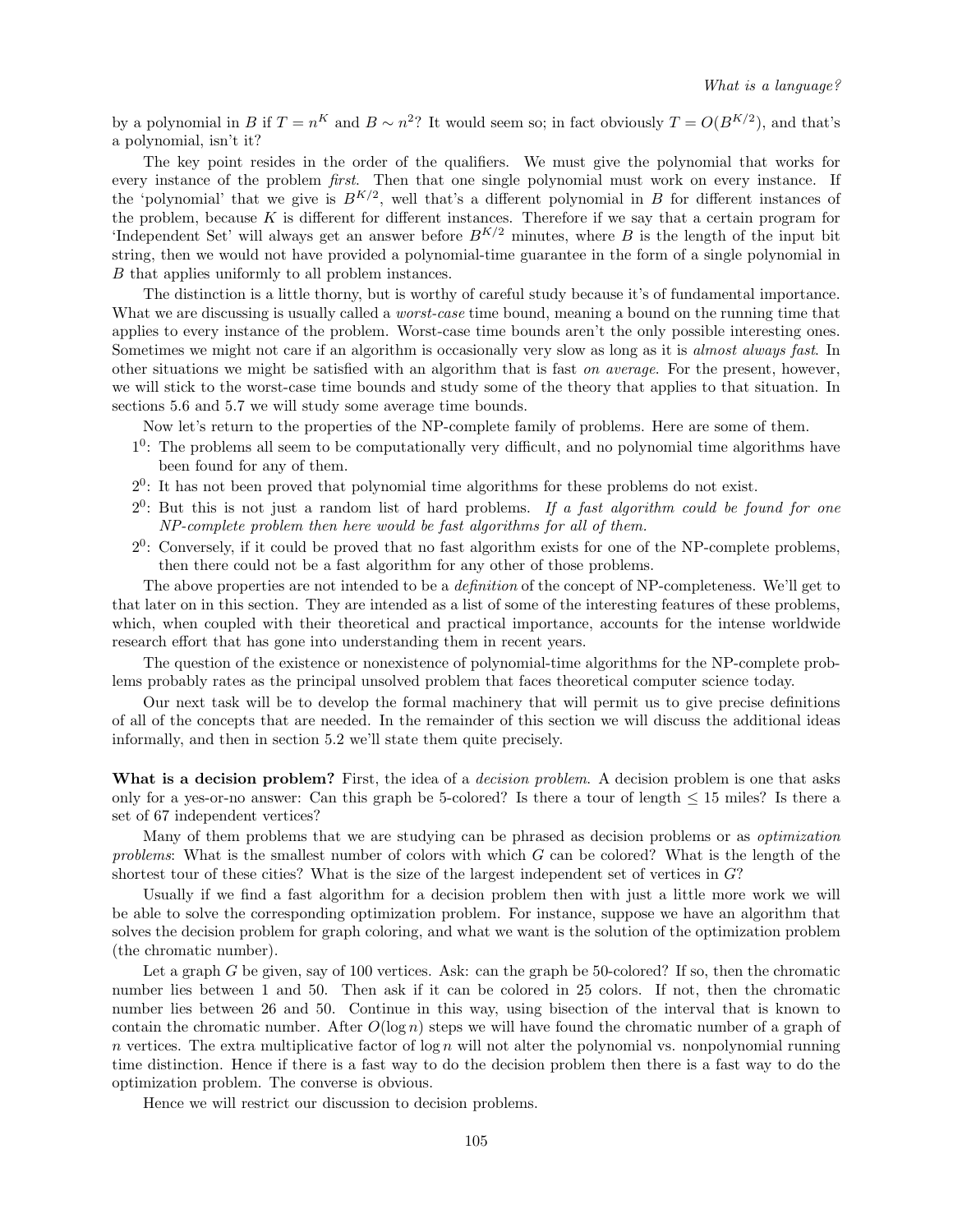#### **What is a language?**

Since every decision problem can have only the two answers  $Y/N$ , we can think of a decision problem as asking if a given word (the input string) does or does not belong to a certain language. The language is the totality of words for which the answer is 'Y.'

The graph 3-coloring language, for instance, is the set of all symetric, square matrices of 0,1 entries, with zeroes on the main diagonal (these are the vertex adjacency matrices of graphs) such that the graph that the matrix represents is 3-colorable. We can image that somewhere there is a vast dictionary of all of the words in this language. A 3-colorability computation is therefore nothing but an attempt to discover whether a given word belongs to the dictionary.

#### **What is the class P?**

We say that a decision problem belongs to the class P if there is an algorithm  $A$  and a number c such that for every instance I of the problem the algorithm A will produce a solution in time  $O(B<sup>c</sup>)$ , where B is the number of bits in the input string that represents I.

To put it more briefly, P is the set of easy decision problems.

Examples of problems in P are most of the ones that we have already met in this book: Are these two integers relatively prime? Is this integer divisible by that one? Is this graph 2-colorable? Is there a flow of value greater than  $K$  in this network? Can this graph be disconnected by the removal of  $K$  or fewer edges? Is there a matching of more than  $K$  edges in this bipartite graph? For each of these problems there is a fast (polynomial time) algorithm.

#### **What is the class NP?**

The class NP is a little more subtle. A decision problem  $Q$  belongs to NP if there is an algorithm  $\mathcal A$ that does the following:

- (a) Associated with each word of the language  $Q$  (*i.e.*, with each instance I for which the answer is 'Yes') there is a *certificate*  $C(I)$  such that when the pair  $(I, C(I))$  are input to algorithm A it recognizes that  $I$  belongs to the language  $Q$ .
- (b) If I is some word that does not belong to the language Q then there is no choice of certificate  $C(I)$ that will cause A to recognize I as a member of  $Q$ .
- (c) Algorithm A operates in polynomial time.

To put this one more briefly, NP is the class of decision problems for which it is easy to check the correctness of a claimed answer, with the aqid of a little extra information. So we aren't asking for a way to find a solution, but only to *verify* that an alleged solution really is correct.

Here is an analogy that may help to clarify the distinction between the classes P and NP. We have all had the experience of reading through a truly ingenious and difficult proof of some mathematical theorem, and wondering how the person who found the proof in the first place ever did it. Our task, as a reader, was only to verify the proof, and that is a much easier job than the mathematician who invented the proof had. To pursue the analogy a bit farther, some proofs are extremely time consuming even to check (see the proof of the four-color theorem!), and similarly, some computational problems are not even known to belong to NP, let alone to P.

In P are the problems where it's easy to find a solution, and in NP are the problems where it's easy to check a solution that may have been very tedious to find.

Here's another example. Consider the graph coloring problem to be the decision problem  $Q$ . Certainly this problem is not known to be in P. It is, however, in NP, and here is an algorithm, and a method of constructing certificates that proves it.

Suppose G is some graph that is K-colorable. The certificate of G might be a list of the colors that get assigned to each vertex in some proper K-coloring of the vertices of G. Where did we get that list, you ask? Well, we never said it was easy to construct a certificate. If you actually want to find one then you will have to solve a hard problem. But we're really only talking about checking the correctness of an alleged answer. To check that a certain graph G really is K-colorable we can be convinced if you will show us the color of each vertex in a proper K-coloring.

If you do provide that certificate, then our checking algorithm  $A$  is very simple. It checks first that every vertex has a color and only one color. It then checks that no more than  $K$  colors have been used altogether.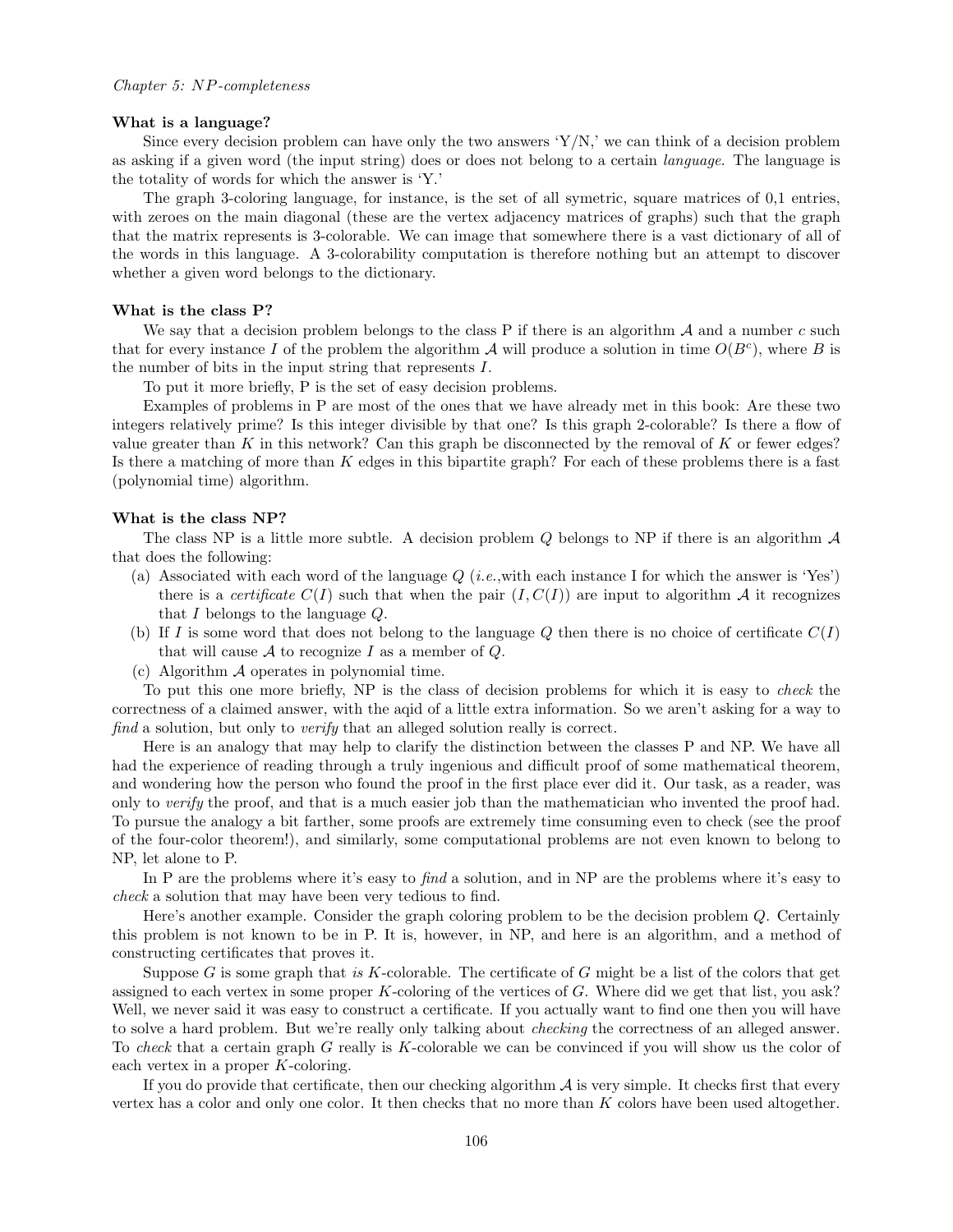It finally checks that for each edge  $e$  of  $G$  it is true that the two endpoints of  $e$  have different colors.

Hence the graph coloring problem belongs to NP.

For the travelling salesman problem we would provide a certificate that contains a tour, whose total length is  $\leq K$ , of all of the cities. The checking algorithm A would then verify that the tour really does visit all of the cities and really does have total length  $\leq K$ .

The travelling salesman probelm, therefore, also belongs to NP.

'Well,' you might reply, 'if we're allowed to look at the answers, how could a problem fail to belong to NP?'

Try this decision problem: an instance I of the problem consists of a set of  $n$  cities in the plane and a positive number K. The question is 'Is it true that there is not a tour of all of these cities whose total length is less than  $K$ ?' Clearly this is a kind of a negation of the travelling salesman problem. Does it belong to NP? If so, there must be an algorithm A and a way of making a certificate  $C(I)$  for each instance I such that we can quickly verify that no such tour exists of the given cities. Any suggestions for the certificate? The algorithm? No one else knows how to do this either.

It is not known if this negation of the travelling salesman problem belongs to NP.

Are there problems that do belong to NP but for which it isn't immediately obvious that this is so? Yes. In fact that's one of the main reasons that we studied the algorithm of Pratt, in section 4.10. Pratt's algorithm is exactly a method of producing a certificate with the aid of which we can quickly check that a given integer is prime. The decision problem 'Given  $n$ , is it prime?' is thereby revealed to belong to NP, although that fact wasn't obvious at a glance.

It is very clear that P⊆NP. Indeed if  $Q \in P$  is some decision problem then we can verify membership in the language Q with the empty certificate. That is, we don't even need a certificate in order to do a quick calculation that checks membership in the language because the problem itself can be quickly solved.

It seems natural to suppose that NP is larger than P. That is, one might presume that there are problems whose solutions can be quickly checked with the aid of a certificate even though they can't be quickly found in the first place.

No example of such a problem has ever been produced (and proved), nor has it been proved that no such problem exists. The question of whether or not  $P=NP$  is the one that we cited earlier as being perhaps the most important open question in the subject area today.

It is fairly obvious that the class P is called 'the class P' because 'P' is the first letter of 'Polynomial Time.' But what does 'NP' stand for? Stay tuned. The answer will appear in section 5.2.

#### **What is reducibility?**

Suppose that we want to solve a system of 100 simultaneous linear equations in 100 unknowns, of the form  $Ax = b$ . We run down to the local software emporium and quickly purchase a program for \$49.95 that solves such systems. When we get home and read the fine print on the label we discover, to our chagrin, that the system works only on systems where the matrix  $A$  is symmetric, and the coefficient matrix in the system that we want to solve is, of course, not symmetric.

One possible response to this predicament would be to look for the solution to the system  $A^T A x = A^T b$ , in which the coefficient matrix  $A^TA$  is now symmetric.

What we would have done would be to have *reduced* the problem that we really are interested in to an instance of a problem for which we have an algorithm.

More generally, let  $Q$  and  $Q'$  be two decision problems. We will say that  $Q'$  is quickly reducible to  $Q$  if whenever we are given an instance  $I'$  of the problem  $Q'$  we can convert it, with only a polynomial amount of labor, into an instance I of Q, in such a way that I' and I both have the same answer ('Yes' or 'No').

Thus if we buy a program to solve  $Q$ , then we can use it to solve  $Q'$ , with just a small amount of extra work.

### **What is NP-completeness?**

How would you like to buy one program, for \$49.95, that can solve 500 different kinds of problems? That's what NP-completeness is about.

To state it a little more carefully, a decision problem is NP-complete if it belongs to NP and every problem in NP is quickly reducible to it.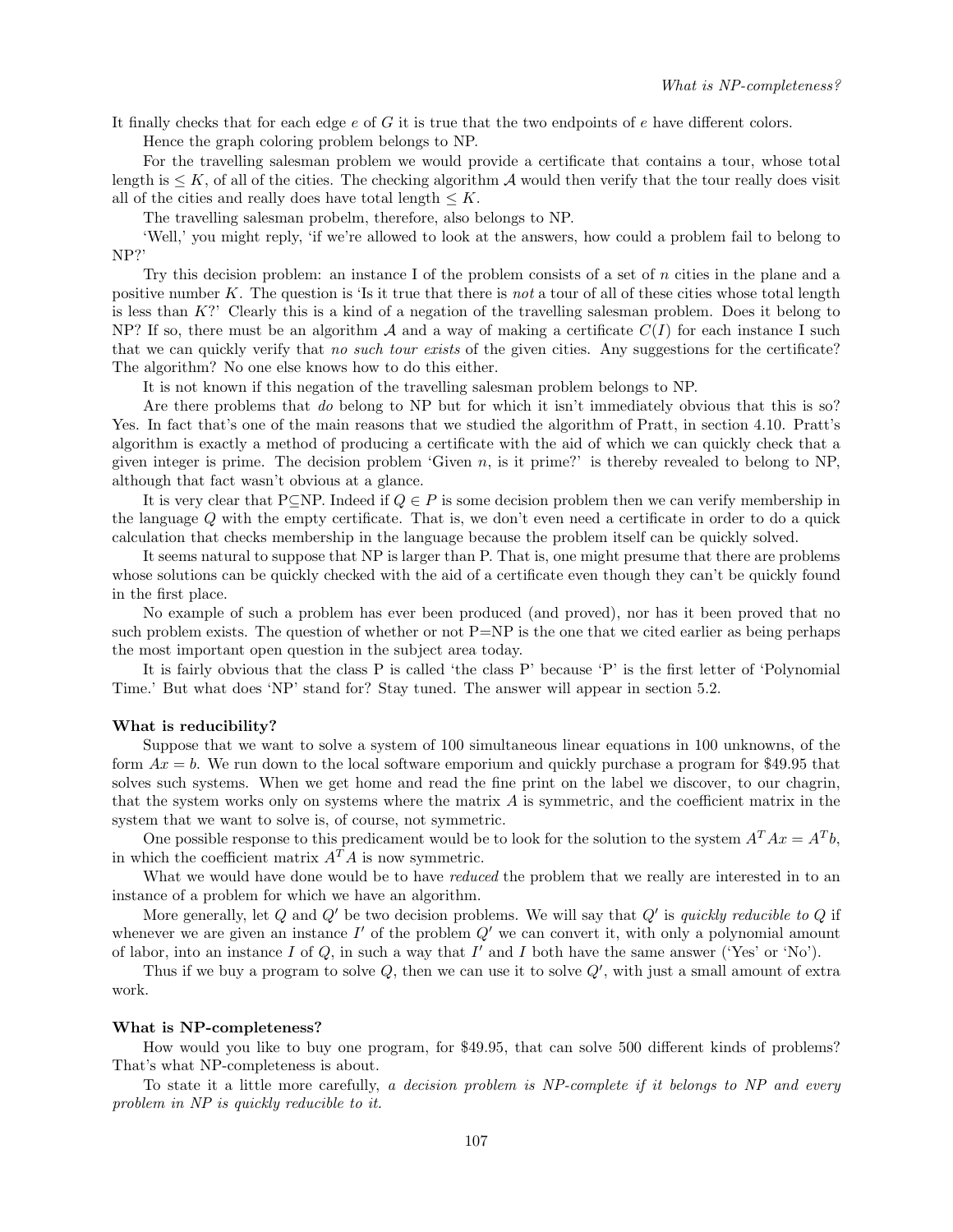The implications of NP-completeness are numerous. Suppose we could prove that a certain decision problem Q is NP-complete. Then we could concentrate our efforts to find polynomial-time algorithms on just that one problem Q. Indeed if we were to succeed in finding a polynomial time algorithm to do instances of Q then we would automatically have found a fast algorithm for doing every problem in NP. How does that work?

Take an instance I' of some problem  $Q'$  in NP. Since  $Q'$  is quickly reducible to Q we could transform the instance I' into an instance I of Q. Then use the super algorithm that we found for problems in  $Q$  to decide I. Altogether only a polynomial amount of time will have been used from start to finish.

Let's be more specific. Suppose that tomorow morning we prove that the graph coloring problem is NP-complete, and that on the next morning you find a fast algorithm for solving it. Then consider some instance of the bin packing problem. Since graph coloring is NP-complete, the instance of bin packing can be quickly converted into an instance of graph coloring for which the 'Yes/No' answer is the same. Now use the fast graph coloring algorithm that you found (congratulations, by the way!) on the converted problem. The answer you get is the correct answer for the original bin packing problem.

So, a fast algorithm for some NP-complete problem implies a fast algorithm for every problem in NP. Conversely suppose we can prove that it is impossible to find a fast algorithm for some particular problem  $Q$  in NP. Then we can't find a fast algorithm for any NP-complete problem  $Q'$  either. For if we could then we would be able to solve instances of  $Q$  by quickly reducing them to instances of  $Q'$  and solving them.

If we could prove that there is no fast way to test the primality of a given integer then we would have proved that there is no fast way to decide of graphs are K-colorable, because, as we will see, the graph coloring problem is NP-complete and primality testing is in NP. Think about that one for a few moments, and the extraordinary beauty and structural unity of these computational problems will begin to reveal itself.

To summarize: quick for one NP-complete problem implies quick for all of NP; provably slow for one problem in NP implies provably slow for all NP-complete problems.

There's just one small detail to attend to. We've been discussing the economic advantages of keeping flocks of unicorns instead of sheep. If there aren't any unicorns then the discussion is a little silly.

NP-complete problems have all sorts of marvellous properties. It's lovely that every problem in NP can be quickly reduced to just that one NP-complete problem. But are there any NP-complete problems? Why, after all, should there be a single computational problem with the property that every one of the diverse creatures that inhabit NP should be quickly reducible to it?

Well, there are NP-complete problems, hordes of them, and proving that will occupy our attention for the next two sections. Here's the plan.

In section 5.2 we are going to talk about a simple computer, called a Turing machine. It is an idealized computer, and its purpose is to standardize ideas of computability and time of computation by referring all problems to the one standard machine.

A Turing machine is an extremely simple finite-state computer, and when it performs a computation, a unit of computational labor will be very clearly and unambiguously describable. It turns out that the important aspects of polynomial time computability do not depend on the particular computer that is chosen as the model. The beauty of the Turing machine is that it is at once a strong enough concept that it can in principle perform any calculation that any other finite state machine can do, while at the same time it is logically clean and simple enough to be useful for proving theorems about complexity.

The microcomputer on your desktop *might* have been chosen as the standard against which polynomial time computability is measured. If that had been done then the class P of quickly solvable problems would scarcely have changed at all (the polynomials would be different but they would still be polynomials), but the proofs that we humans would have to give in order to establish the relevant theorems would have gotten much more complicated because of the variety of different kinds of states that modern computers have.

Next, in section 5.3 we will prove that there is an NP-complete problem. It is called the satisfiability problem. Its status as an NP-complete problem was established by S. Cook in 1971, and from that work all later progress in the field has flowed. The proof uses the theory of Turing machines.

The first NP-complete problem was the hardest one to find. We will find, in section 5.4, a few more NP-complete problems, so the reader will get some idea of the methods that are used in identifying them.

Since nobody knows a fast way to solve these problems, various methods have been developed that give approximate solutions quickly, or that give exact solutions in fast average time, and so forth. The beautiful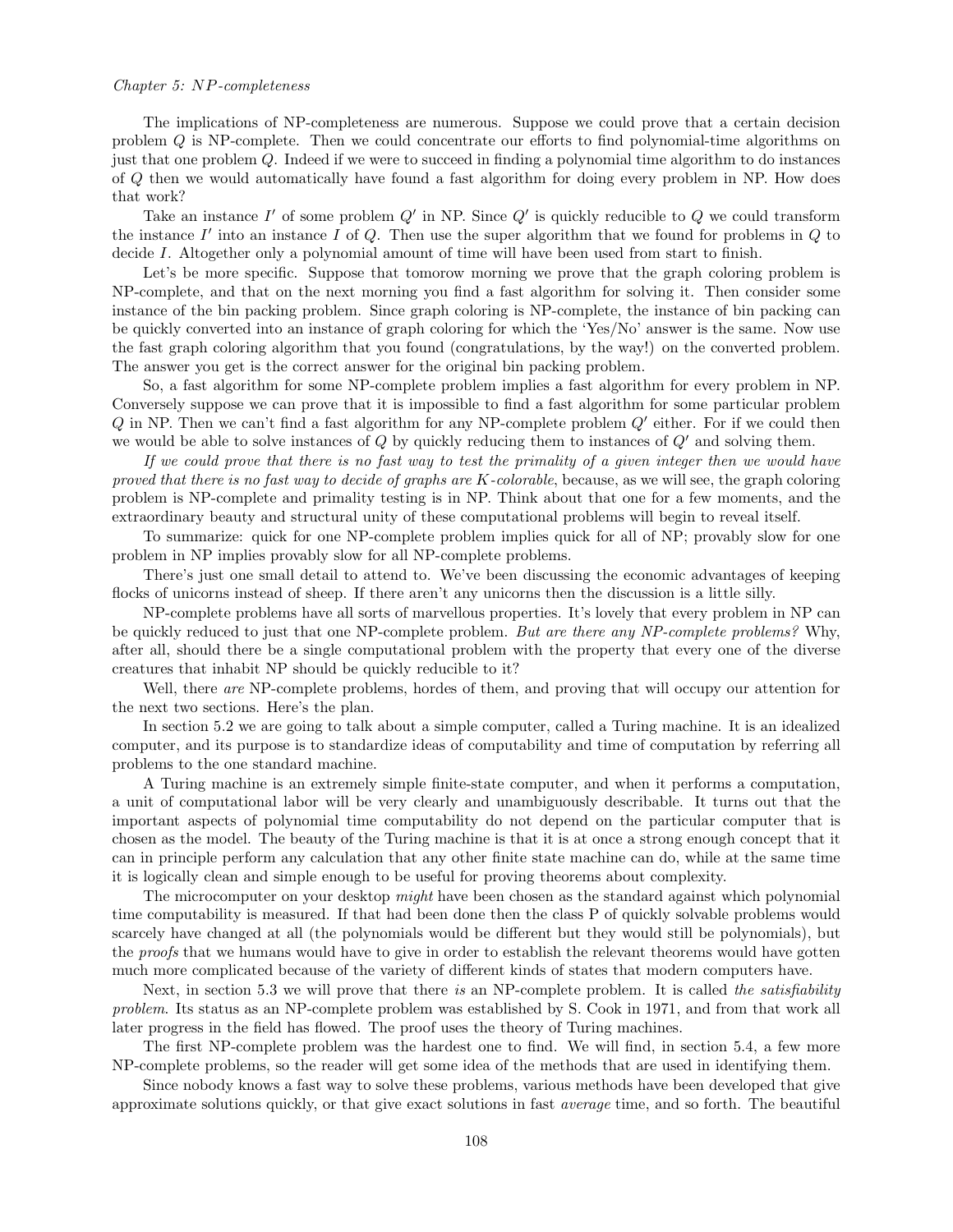book of Garey and Johnson (see references at the end of the chapter) calls this 'coping with NP-completeness,' and we will spend the rest of this chapter discussing some of these ideas.

## **Exercises for section 5.1**

1. Prove that the following decision problem belongs to P: Given integers K and  $a_1, \ldots, a_n$ . Is the median of the  $a$ 's smaller than  $K$ ?

2. Prove that the following decision problem is in NP: given an  $n \times n$  matrix A of integer entries. Is  $\det A = 0?$ 

3. For which of the following problems can you prove membership in P?

- (a) Given a graph  $G$ . Does  $G$  contain a circuit of length  $4$ ?
- (b) Given a graph G. Is G bipartite?
- (c) Given n integers. Is there a subset of them whose sum is an even number?
- (d) Given n integers. Is there a subset of them whose sum is divisible by  $3$ ?
- (e) Given a graph G. Does G contain an Euler circuit?

4. For which of the following problems can you prove membership in NP?

- (a) Given a set of integers and another integer K. Is there a subset of the given integers whose sum is K?
- (b) Given a graph G and an integer K. Does G contain a path of length  $\geq K$ ?
- (c) Given a set of K integers. Is it true that not all of them are prime?
- (d) Gievn a set of K integers. Is it true that all of them are prime?

## **5.2 Turing Machines**

A Turing machine consists of

- (a) a doubly infinite tape, that is marked off into squares that are numbered as shown in Fig. 5.2.1 below. Each square can contain a single character from the character set that the machine recognizes. For simplicity we can assume that the character set contains just three symbols: ' $0$ ,' ' $1$ ,' and '' (blank).
- (b) a tape head that is capable of either reading a single character from a square on the tape or writing a single character on a square, or moving its position relative to the tape by an increment of one square in either direction.
- (c) a finite list of states such that at every instant the machine is in exactly one of those states. The possible states of the machine are, first of all, the regular states  $q_1, \ldots, q_s$ , and second, three special states

 $q_0$ : the initial state

 $q<sub>Y</sub>$ , the final state in a problem to which the answer is 'Yes'

 $q_N$ : the final state in a problem to which the answer is 'No'

(d) a program (or program module, if we think of it as a pluggable component) that directs the machine through the steps of a particular task.



**Fig. 5.2.1: A Turing machine tape**

Let's describe the program module in more detail. Suppose that at a certain instant the machine is in state q (other than  $q_Y$  or  $q_N$ ) and that the symbol that has just been read from the tape is 'symbol.' Then from the pair (q, symbol) the program module will decide

- (i) to what state  $q'$  the machine shall next go, and
- (ii) what single character the machine will now write on the tape in the square over which the head is now positioned, and
- (iii) whether the tape head will next move one square to the right or one square to the left.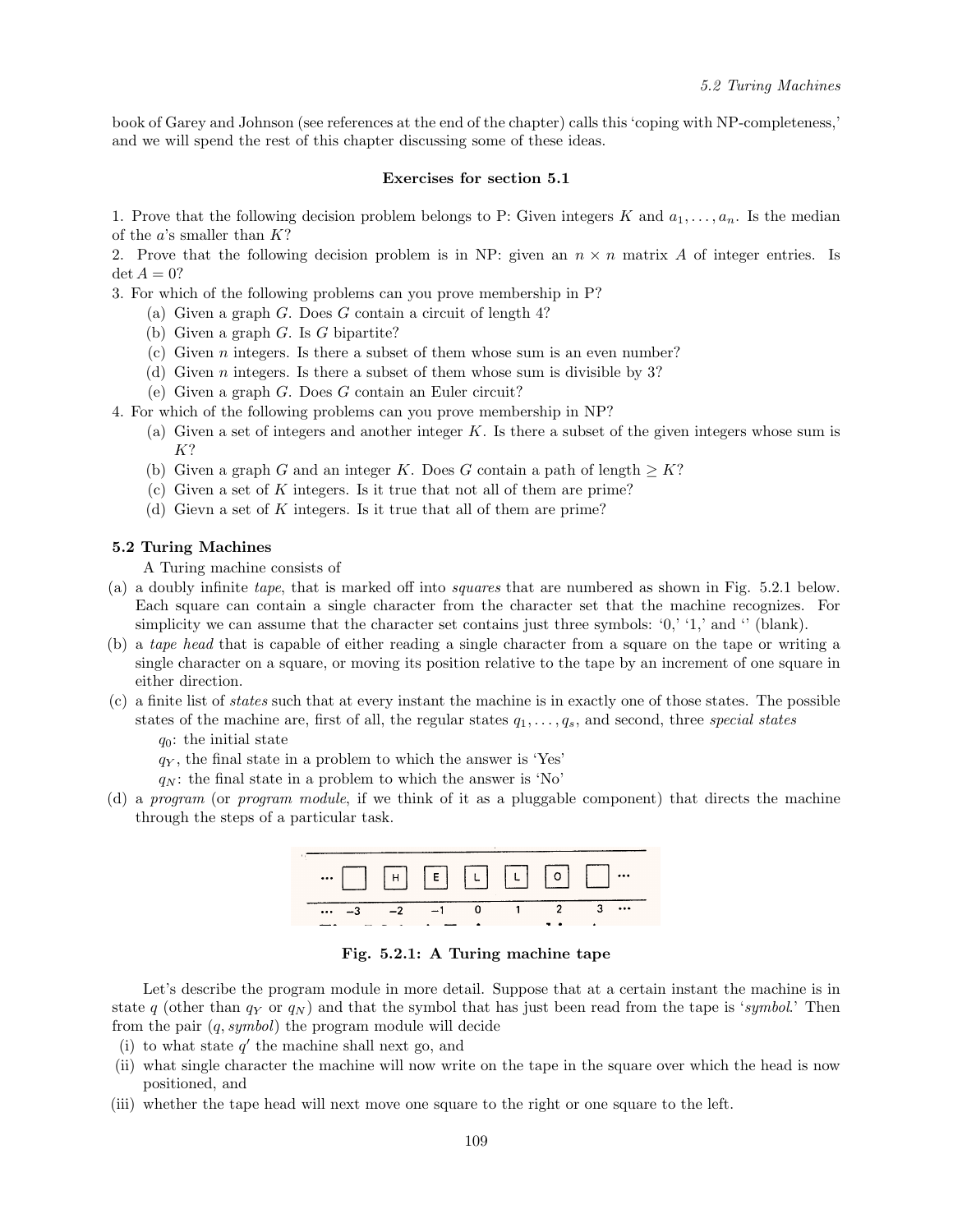One step of the program, therefore, goes from

$$
(state, symbol) to (newstate, new symbol, increment).
$$
\n
$$
(5.2.1)
$$

If and when the state reaches  $q_Y$  or  $q_N$  the computation is over and the machine halts.

The machine should be thought of as part hardware and part software. The programmer's job is, as usual, to write the software. To write a program for a Turing machine, what we have to do is to tell it how to make each and every one of the transitions (5.2.1). A Turing machine program looks like a table in which, for every possible pair (state, symbol) that the machine might find itself in, the programmer has specified what the *newstate*, the *newsymbol* and the *increment* shall be.

To begin a computation with a Turing machine we take the input string x, of length  $B$ , say, that describes the problem that we want to solve, and we write x in squares  $1, 2, \ldots, B$  of the tape. The tape head is then positioned over square 1, the machine is put into state  $q_0$ , the program module that the programmer prepared is plugged into its slot, and the computation begins.

The machine reads the symbol in square 1. It now is in state  $q_0$  and has read symbol, so it can consult the program module to find out what to do. The program instructs it to write at square 1 a newsymbol, to move the head either to square  $0$  or to square 2, and to enter a certain newstate, say  $q'$ . The whole process is then repeated, possibly forever, but hopefully after finitely many steps the machine will enter the state  $q<sub>Y</sub>$  or state  $q<sub>N</sub>$ , at which moment the computation will halt with the decision having been made.

If we want to watch a Turing machine in operation, we don't have to build it. We can simulate one. Here is a pidgin-Pascal simulation of a Turing machine that can easily be turned into a functioning program. It is in two principal parts.

The procedure turmach has for input a string x of length  $B$ , and for output it sets the Boolean variable accept to True or False, depending on whether the outcome of the computation is that the machine halted in state  $q_Y$  or  $q_N$  respectively. This procedure is the 'hardware' part of the Turing machine. It doesn't vary from one job to the next.

Procedure gonextto is the program module of the machine, and it will be different for each task. Its inputs are the present state of the machine and the symbol that was just read from the tape. Its outputs are the newstate into which the machine goes next, the newsymbol that the tape head now writes on the current square, and the increment  $(\pm 1)$  by which the tape head will now move.

```
procedure turmach(B:integer; x :array[1..B]; accept:Boolean);
{simulates Turing machine action on input string x of length B}
{write input string on tape in first B squares}
for square := 1 to B do
         tape[square] :=x[square];
{record boundaries of written-on part of tape}
     leftmost:=1; rightmost := B;
{initialize tape head and state}
state:=0; square:=1;
while state \neq 'Y' and state \neq 'N' do
   {read symbol at current tape square}
   if square< leftmost or square> rightmost
          then symbol:='' else symbol:= tape[square]
   {ask program module for state transition}
    gonnextto(state,symbol,newstate,newsybol,increment);
    state:=newstate;
   {update boundaries and write new symbol};
    if square> rightmost then leftmost:= square;
     tape[square]:=newsymbol;
   {move tape head}
     square := square+increment
end;{while}
accept:=\{ state='Y'\}end.{turmach}
```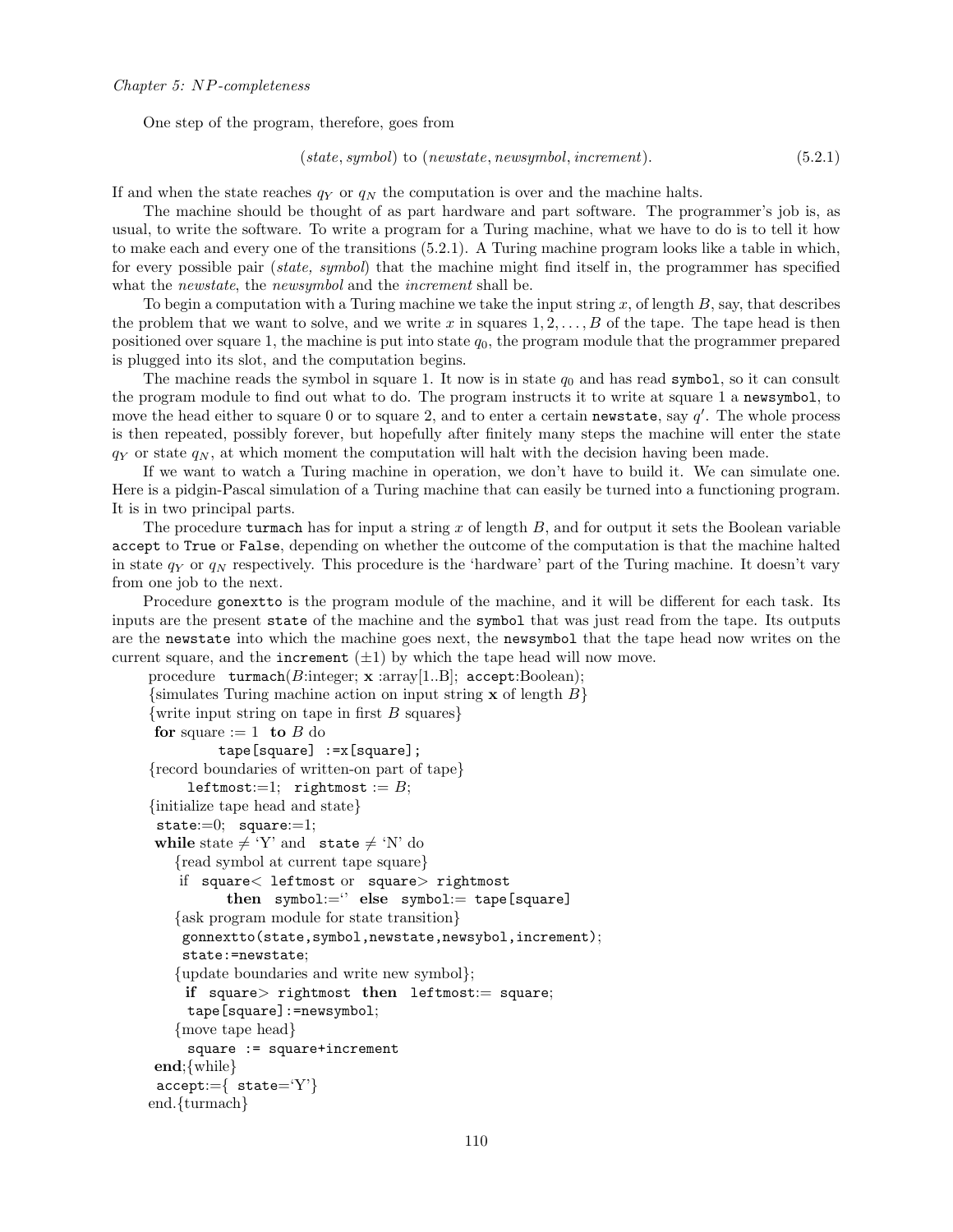Now let's try to write a particular program module gonextto. Consider the following problem: given an input string x, consisting of 0's and 1's, of length  $B$ . Find out if it is true that the string contains an odd number of 1's.

We will write a program that will scan the input string from left to right, and at each moment the machine will be in state 0 if it has so far scanned an even number of 1's, in state 1 otherwise. In Fig. 5.2.2 we show a program that will get the job done.

|       |       | state symbol newstate newsymbol increment |      |
|-------|-------|-------------------------------------------|------|
|       |       |                                           | $+1$ |
|       |       |                                           | $+1$ |
| blank | $q_N$ | blank                                     | $-1$ |
|       |       |                                           | $+1$ |
|       |       |                                           | $+1$ |
| blank |       | blank                                     |      |

## **Fig. 5.2.2: A Turing machine program for bit parity**

**Exercise.** Program the above as procedure *gonextto*, run it for some input string, and print out the state of the machine, the contents of the tape, and the position of the tape head after each step of the computation.

In the next section we are going to use the Turing machine concept to prove Cook's theorem, which is the assertion that a certain problem is NP-complete. Right now let's review some of the ideas that have already been introduced from the point of view of Turing machines.

We might immediately notice that some terms that were just a little bit fuzzy before are now much more sharply in focus. Take the notion of polynomial time, for example. To make that idea precise one needs a careful definition of what 'the length of the input bit string' means, and what one means by the number of 'steps' in a computation.

But on a Turing machine both of these ideas come through with crystal clarity. The input bit string  $x$ is what we write on the tape to get things started, and its length is the number of tape squares it occupies. A 'step' in a Turing machine calculation is obviously a single call to the program module. A Turing machine caluclation was done 'in time  $P(B)$ ' if the input string occupied B tape squares and the calculation took  $P(B)$  steps.

Another word that we have been using without ever nailing down precisely is 'algorithm.' We all understand informally what an algorithm is. But now we understand formally too. An algorithm for a problem is a program module for a Turing machine that will cause the machine to halt after finitely many steps in state 'Y' for every instance whose answer is 'Yes,' and after finitely many steps in state 'N' for every instance whose answer is 'No.'

A Turing machine and an algorithm define a *language*. The language is the set of all input strings  $x$ that lead to termination in state 'Y,' *i.e.*, to an *accepting* calculation.

Now let's see how the idea of a Turing machine can clarify the description of the class NP. This is the class of problems for which the decisions can be made quickly if the input strings are accompanied by suitable certificates.

By a *certificate* we mean a finite strip of Turing machine tape, consisting of 0 or more squares, each of which contains a symbol from the character set of the machine. A certificate can be loaded into a Turing machine as follows. If the certificate contains  $m > 0$  tape squares, then replace the segment from square number  $-m$  to square number  $-1$ , inclusive, of the Turing machine tape with the certificate. The information on the certificate is then available to the program module just as any other information on the tape is available.

To use a Turing machine as a *checking* or *verifying* computer, we place the input string  $x$  that describes the problem instance in squares  $1, 2, \ldots, B$  of the tape, and we place the certificate  $C(x)$  of x in squares  $-m, -m+1, \ldots, -1$  of the tape. We then write a verifying program for the program module in which the program verifies that the string x is indeed a word in the language of the machine, and in the course of the verification the program is quite free to examine the certificate as well as the problem instance.

A Turing machine that is being used as a verifying computer is called a nondeterministic machine. The hardware is the same, but the manner of input and the question that is being asked are different from the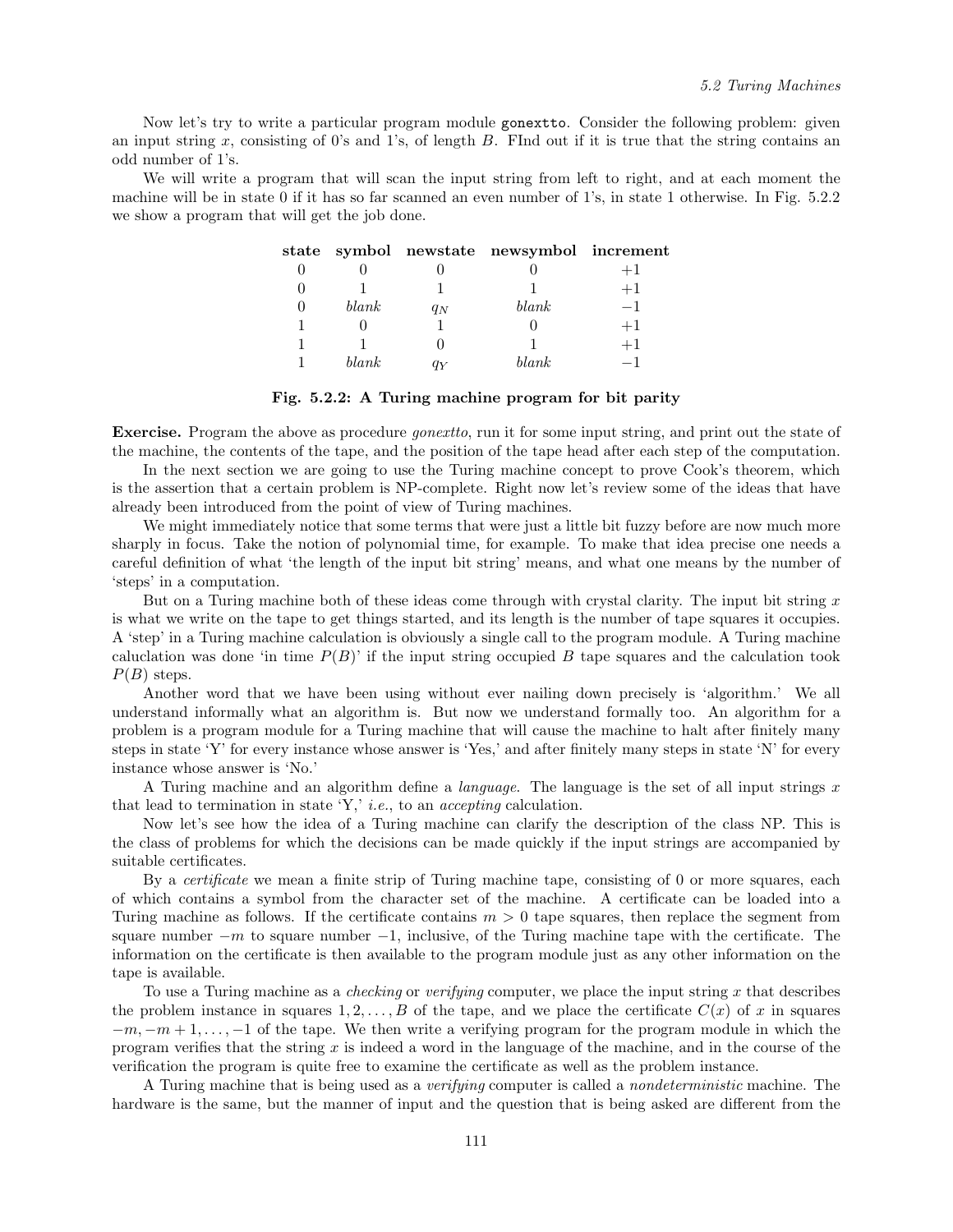situation with a *deterministic* Turing machine, in which we decide whether or not the input string is in the language, without using any certificates.

The class NP ('Nondeterministic Polynomial') consists of those decision problems for which there exists a fast (polynomial time) algorithm that will verify, given a problem instance string  $x$  and a suitable certificate  $C(x)$ , that x belongs to the language recognized by the machine, and for which, if x does not belong to the language, no certificate would cause an accepting computation to ensue.

#### **5.3 Cook's Theorem**

The NP-complete problems are the hardest problems in NP, in the sense that if  $Q'$  is any decision problem in NP and  $Q$  is an NP-complete problem, then every instance of  $Q'$  is polynomially reducible to an instance of Q. As we have already remarked, the surprising thing is that there is an NP-complete problem at all, since it is not immediately clear why any single problem should hold the key to the polynomial time solvability of every problem in the class NP. But there is one. As soon as we see why there is one, then we'll be able to see more easily why there are hundreds of them, including many computational questions about discrete structures such as graphs, networks and games and about optimization problems, about algebraic structures, formal logic, and so forth.

Here is the *satisfiability problem*, the first problem that was proved to be NP-complete, by Stephen Cook in 1971.

We begin with a list of (Boolean) variables  $x_1, \ldots, x_n$ . A *literal* is either one of the variables  $x_i$  or the negation of one of the variables, as  $\bar{x}_i$ . There are  $2n$  possible literals.

A clause is a set of literals.

The rules of the game are these. We assign the value 'True'  $(T)$  or 'False'  $(F)$ , to each one of the *variables.* Having done that, each one of the *literals* inherits a truth value, namely a literal  $x_i$  has the same truth or falsity as the corresponding variable  $x_i$ , and a literal  $\bar{x}_i$  has the opposite truth value from that of the variable  $x_i$ .

Finally each of the clauses also inherits a truth value from this process, and it is determined as follows. A clause has the value 'T' if and only if at least one of the literals in that clause has the value 'T,' and otherwise it has the value 'F.'

Hence starting with an assignment of truth values to the variables, some true and some false, we end up with a determination of the truth values of each of the clauses, some true and some false.

**Definition.** *A set of clauses is satisfiable if there exists an assignment of truth values to the variables that makes all of the clauses true.*

Think of the word 'or' as being between each of the literals in a clause, and the word 'and' as being between the clauses.

**The satisfiability problem (SAT).** *Given a set of clauses. Does there exist a set of truth values (=T or F), one for each variable, such that every clause contains at least one literal whose value is T (i.e., such that every clause is satisfied)?*

**Example:** Consider the set  $x_1, x_2, x_3$  of variables. From these we might manufacture the following list of four clauses:

$$
{x_1,\bar{x}_2}, \quad {x_1,x_3}, \quad {x_2,\bar{x}_3}, \quad {\bar{x}_1,x_3}.
$$

If we choose the truth values  $(T, T, F)$  for the variables, respectively, then the four clauses would acquire the truth values  $(T,T,T,F)$ , and so this would not be a *satisfying* truth assignment for the set of clauses. There are only eight possible ways to assign truth values to three variables, and after a little more experimentation we might find out that these clauses would in fact be satisfied if we were to make the assignments  $(T, T, T)$  (how can we recognize a set of clauses that is satisfied by assigning to every variable the value  $\mathcal{T}'$ ?).

The example already leaves one with the feeling that SAT might be a tough computational problem, because there are  $2<sup>n</sup>$  possible sets of truth values that we might have to explore if we were to do an exhaustive search.

It is quite clear, however, that this problem belongs to NP. Indeed, it is a decision problem. Furthermore we can easily assign a certificate to every set of clauses for which the answer to SAT is 'Yes, the clauses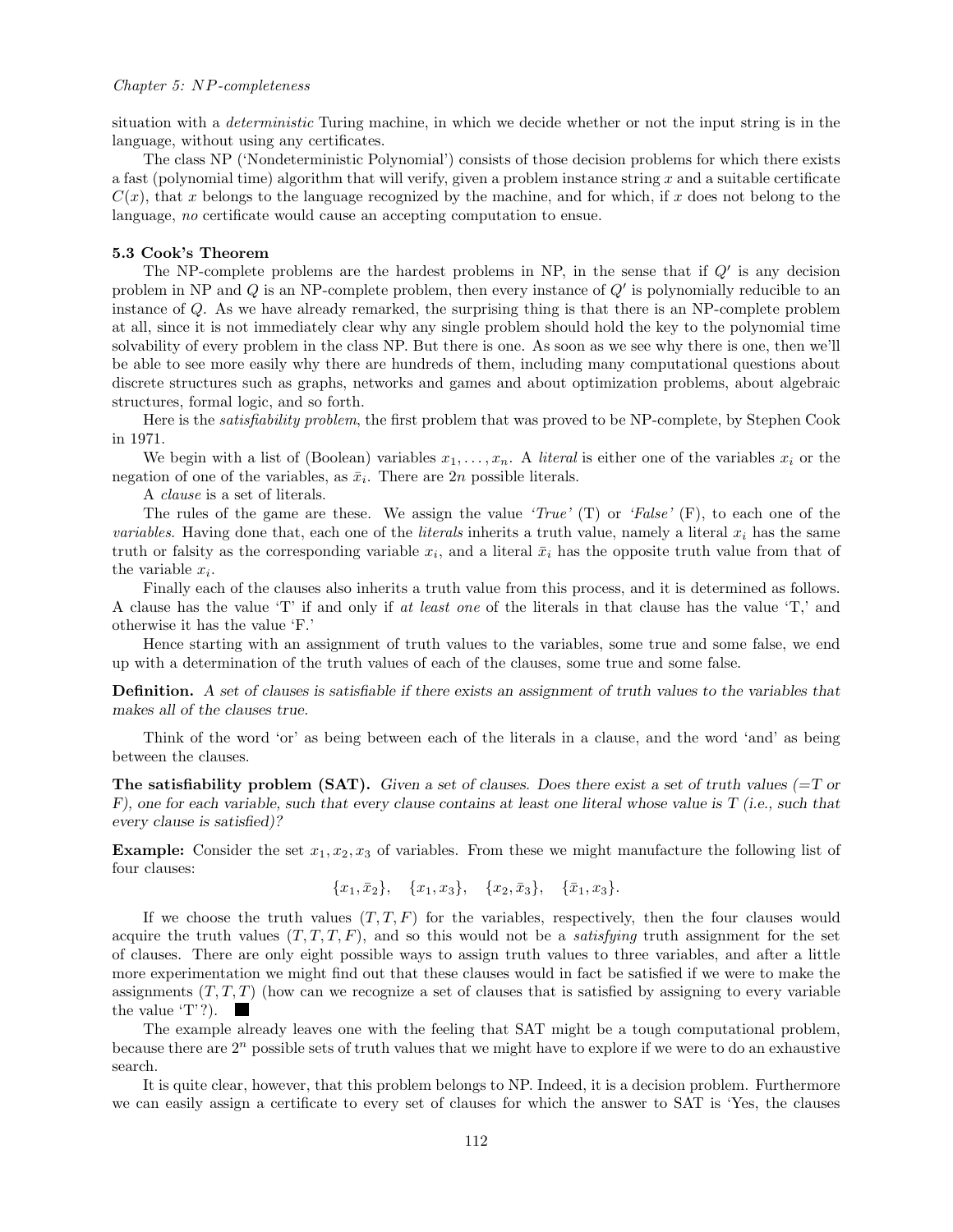are satisfiable.' The certificate contains a set of truth values, one for each variable, that satisfy all of the clauses. A Turing machine that receives the set of clauses, suitably encoded, as input, along with the above certificate, would have to verify only that if the truth values are assigned to the variables as shown on the certificate then indeed every clause does contain at least one literal of value 'T.' That verification is certainly a polynomial time computation.

Now comes the hard part. We want to show

**Theorem 5.3.1.** *(S. Cook, 1971): SAT is NP-complete.*

Before we carry out the proof, it may be helpful to give a small example of the reducibility ideas that we are going to use.



**Fig. 5.3.1: A 3-coloring problem**

#### **Example. Reducing graph-coloring to SAT**

Consider the graph G of four vertices that is shown in Fig. 5.3.1, and the decision problem 'Can the vertices of G be properly colored in 3 colors?'

Let's see how that decision problem can be reduced to an instance of SAT. We will use 12 Boolean variables: the variable  $x_{i,j}$  corresponds to the assertion that 'vertex i has been colored in color j' (i =  $1, 2, 3, 4; j = 1, 2, 3.$ 

The instance of SAT that we construct has 31 clauses. The first 16 of these are

$$
C(i) := \{x_{i,1}, x_{i,2}, x_{i,3}\} \qquad (i = 1, 2, 3, 4)
$$
  
\n
$$
T(i) := \{\bar{x}_{i,1}, \bar{x}_{i,2}\} \qquad (i = 1, 2, 3, 4)
$$
  
\n
$$
U(i) := \{\bar{x}_{i,1}, \bar{x}_{i,3}\} \qquad (i = 1, 2, 3, 4)
$$
  
\n
$$
V(i) := \{\bar{x}_{i,2}, \bar{x}_{i,3}\} \qquad (i = 1, 2, 3, 4).
$$
\n(5.3.1)

In the above, the four clauses  $C(i)$  assert that each vertex has been colored in at least one color. The clauses  $T(i)$  say that no vertex has both color 1 and color 2. Similarly the clauses  $U(i)$  (resp.  $V(i)$ ) guarantee that no vertex has been colored 1 and 3 (resp. 2 and 3).

All 16 of the clauses in (5.3.1) together amount to the statement that 'each vertex has been colored in one and only one of the three available colors.'

Next we have to construct the clauses that will assure us that the two endpoints of an edge of the graph are never the same color. For this purpose we define, for each edge e of the graph G and color  $j$  (=1,2,3), a clause  $D(e, j)$  as follows. Let u and v be the two endpoints of e; the  $D(e, j) := \{x_{u,j}, x_{v,j}\}$ , which asserts that not both endpoints of the edge  $e$  have the same color  $j$ .

The original instance of the graph coloring problem has now been reduced to an instance of SAT. In more detail, there exists an assignment of values T, F to the 12 Boolean variables  $x_{1,1},...,x_{4,3}$  such that each of the 31 clauses contains at least one literal whose value is T if and only if the vertices of the graph G can be properly colored in three colors. The graph is 3-colorable if and only if the clauses are satisfiable.

It is clear that if we have an algorithm that will solve SAT, then we can also solve graph coloring problems. A few moments of thought will convince the reader that the transformation of one problem to the other that was carried out above involves only a polynomial amount of computation, despite the seemingly large number of variables and clauses. Hence graph coloring is quickly reducible to SAT.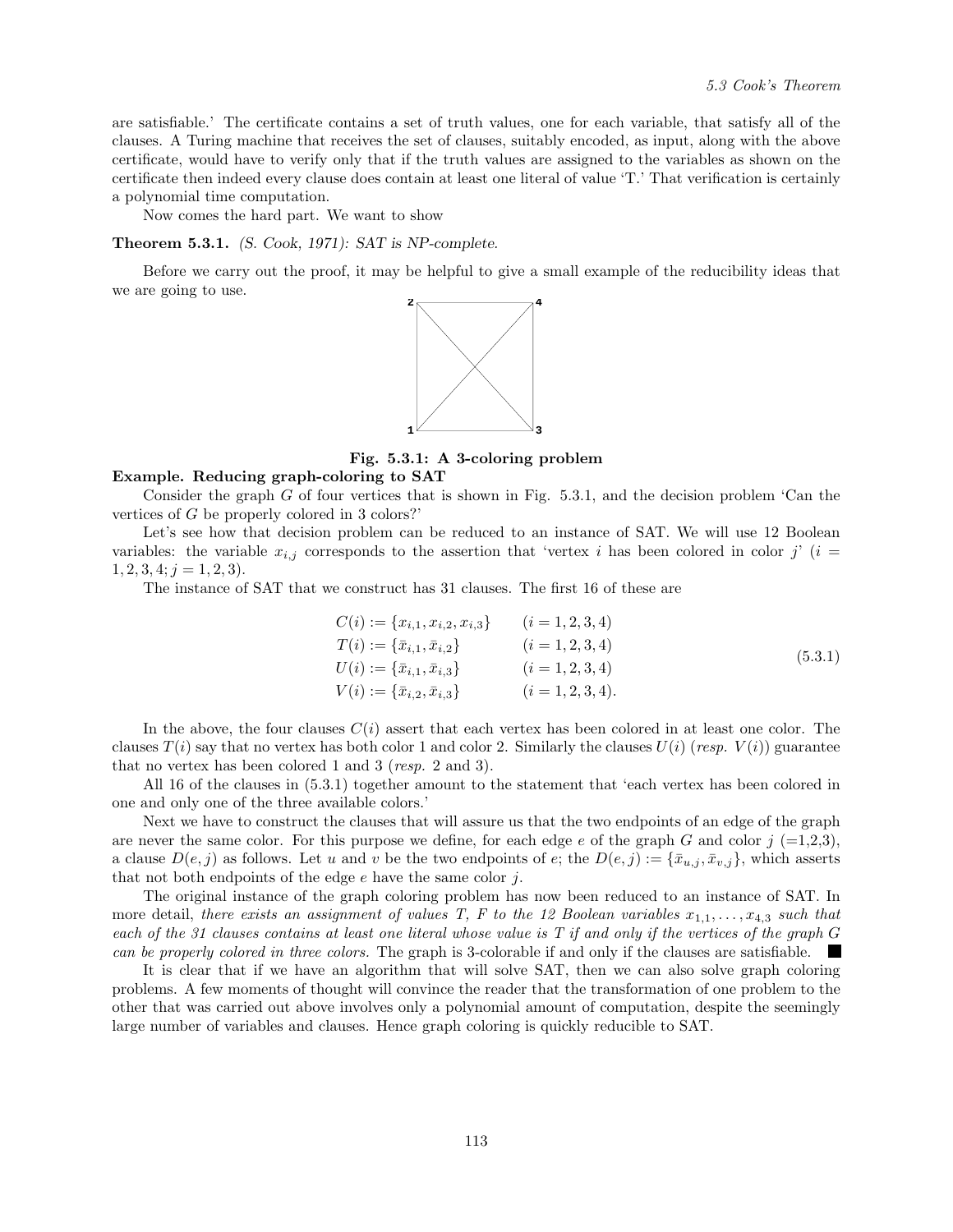#### **Proof of Cook's theorem**

We want to prove that SAT is NP-complete, *i.e.*, that every problem in NP is polynomially reducible to an instance of SAT. Hence let  $Q$  be some problem in NP and let  $I$  be an instance of problem  $Q$ . Since  $Q$ is in NP there exists a Turing machine that recognizes encoded instances of problem Q, if accompanied by a suitable certificate, in polynomial time.

Let TMQ be such a Turing machine, and let  $P(n)$  be a polynomial in its argument n with the property that TMQ recognizes every pair  $(x, C(x))$ , where x is a word in the language Q and  $C(x)$  is its certificate, in time  $\leq P(n)$ , where *n* is the length of *x*.

We intend to construct, corresponding to each word I in the language Q, and instance  $f(I)$  of SAT for which the answer is 'Yes, the clauses are all simultaneously satisfiable.' Conversely, if the word I is not in the language Q, the clauses will not be satisfiable.

The idea can be summarized like this: the instance of SAT that will be constructed will be a collection of clauses that together express the fact that there exists a certificate that causes Turing machine TMQ to do an accepting calculation. Therefore, in order to test whether or not the word Q belongs to the language, it suffices to check that the collection of clauses is satisfiable.

To construct an instance of SAT means that we are going to define a number of variables, of literals, and of clauses, in such a way that the clauses are satisfiable if and only if  $x$  is in the language  $Q$ , *i.e.*, the machine  $TMQ$  accepts x and its certificate.

What we must do, then, is to express the accepting computation of the Turing machine as the simultaneous satisfaction of a number of logical propositions. It is precisely here that the relative simplicity of a Turing machine allows us to enumerate all of the possible paths to an accepting computation in a way that would be quite unthinkable with a 'real' computer.

Now we will describe the Boolean variables that will be used in the clauses under construction.

Variable  $Q_{i,k}$  is true if after step i of the checking calculation it is true that the Turing machine TMQ is in state  $q_k$ , false otherwise.

Variable  $S_{i,j,a} = \{$  after step i, symbol a is in tape square j $\}.$ 

Variable  $T_{i,j} = \{$  after step i, the tape head is positioned over square j.

Let's count the variables that we've just introduced. Since the Turing machine TMQ does its accepting calculation in time  $\leq P(n)$  it follows that the tape head will never venture more than  $\pm P(n)$  squares away from its starting position. Therefore the subscript  $j$ , which runs through the various tape squares that are scanned during the computation, can assume only  $O(P(n))$  different values.

Index a runs over the letters in the alphabet that the machine can read, so it can assume at most some fixed number A of values.

The index i runs over the steps of the accepting computation, and so it takes at most  $O(P(n))$  different values.

Finally, k indexes the states of the Turing machine, and there is only some fixed finite number,  $K$ , say, of states that TMQ might be in. Hence there are altogether  $O(P(n)^2)$  variables, a polynomial number of them.

Is it true that every random assignment of true or false values to each of these variables corresponds to an accepting computation on  $(x, C(x))$ ? Certainly not. For example, if we aren't careful we might assign true values to  $T_{9,4}$  and to  $T_{10,33}$ , thereby burning out the bearings on the tape transport mechanism! (why?)

Our remaining task, then, will be to describe precisely the conditions under which a set of values assigned to the variables listed above actually defines a possible accepting calculation for  $(x, C(x))$ . Then we will be sure that whatever set of satisfying values of the variables might be found by solving the SAT problem, they will determine a real accepting calculation of the machine TMQ.

This will be done by requiring that a number of clauses be all true ('satisfied') at once, where each clause will exprss one necessary condition. In the following, the bold face type will describe, in words, the condition that we want to express, and it will be followed by the formal set of clauses that actually expresses the condition on input to SAT.

#### **At each step, the machine is in at least one state.**

Hence at least one of the  $K$  available state variables must be true. This leads to the first set of clauses,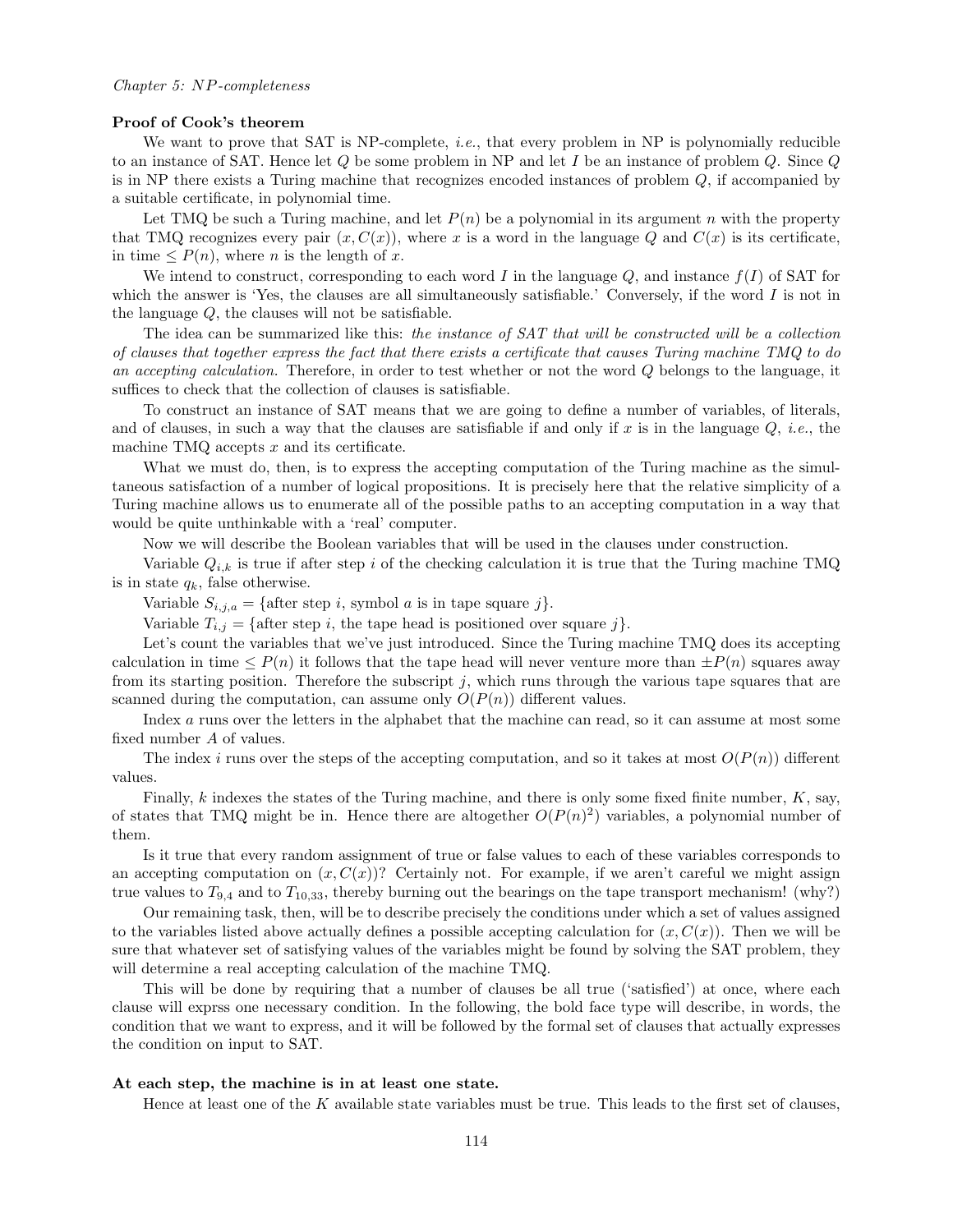At step  $P(n)$  the machine is in state  $q<sub>Y</sub>$ .

one for each step i of the computation:

$$
\{Q_{i,1}, Q_{i,2}, \ldots, Q_{i,K}\}
$$

Since i assumes  $O(P(n))$  values, these are  $O(P(n))$  clauses.

#### **At each step, the machine is not in more than one state**

Therefore, for each step i, and each pair  $j'$ ,  $j''$  of distinct states, the clause

 $\{\bar{Q}_{i,j'}, \bar{Q}_{i,j''}\}\$ 

must be true. These are  $O(P(n))$  additional clauses to add to the list, but still more are needed.

#### **At each step, each tape square contains exactly one symbol from the alphabet of the machine.**

This leads to two lists of clauses which require, first, that there is at least one symbol in each square at each step, and second, that there are not two symbols in each square at each step. The clauses that do this are

$$
\{S_{i,j,1}, S_{i,j,2}, \ldots, S_{i,j,A}\}
$$

where A is the number of letters in the machine's alphabet, and

$$
\{\bar{S}_{i,j,k'},\bar{S}_{i,j,k''}\}
$$

for each step i, square j, and pair  $k', k''$  of distinct symbols in the alphabet of the machine.

The reader will by now have gotten the idea of how to construct the clauses, so for the next three categories we will simply list the functions that must be performed by the corresponding lists of clauses, and leave the construction of the clauses as an exercise.

**At each step, the tape head is positioned over a single square.**

Initially the machine is in state 0, the head is over square 1, the input string  $x$  is in squares 1 **to** n, and  $C(x)$  (the input certificate of x) is in squares 0, -1, ...,  $-P(n)$ .

At step  $P(n)$  the machine is in state  $q_Y$ .

The last set of restrictions is a little trickier:

**At each step the machine moves to its next configuration (state, symbol, head position) in accordance with the application of its program module to its previous (state, symbol).**

To find the clauses that will do this job, consider first the following condition: the symbol in square j of the tape cannot change during step  $i$  of the computation if the tape head isn't positioned there at that moment. This translates into the collection

$$
\{T_{i,j}, \bar{S}_{i,j,k}, S_{i+1,j,k}\}
$$

of clauses, one for each triple  $(i, j, k)$  = (state, square, symbol). These clauses express the condition in the following way: either (at time i) the tape head is positioned over square j  $(T_{i,j}$  is true) or else the head is not positioned there, in which case either symbol  $k$  is not in the jth square before the step or else symbol  $k$ is (still) in the jth square after the step is executed.

It remains to express the fact that the transitions from one configuration of the machine to the next are the direct results of the operation of the program module. The three sets of clauses that do this are

$$
\{\bar{T}_{i,j}, \bar{Q}_{i,k}, \bar{S}_{i,j,l}, \bar{T}_{i+1,j+INC}\}\
$$

$$
\{\bar{T}_{i,j}, \bar{Q}_{i,k}, \bar{S}_{i,j,l}, Q_{i+1,k'}\}\
$$

$$
\{\bar{T}_{i,j}, \bar{Q}_{i,k}, \bar{S}_{i,j,l}, S_{i+1,j,l'}\}.
$$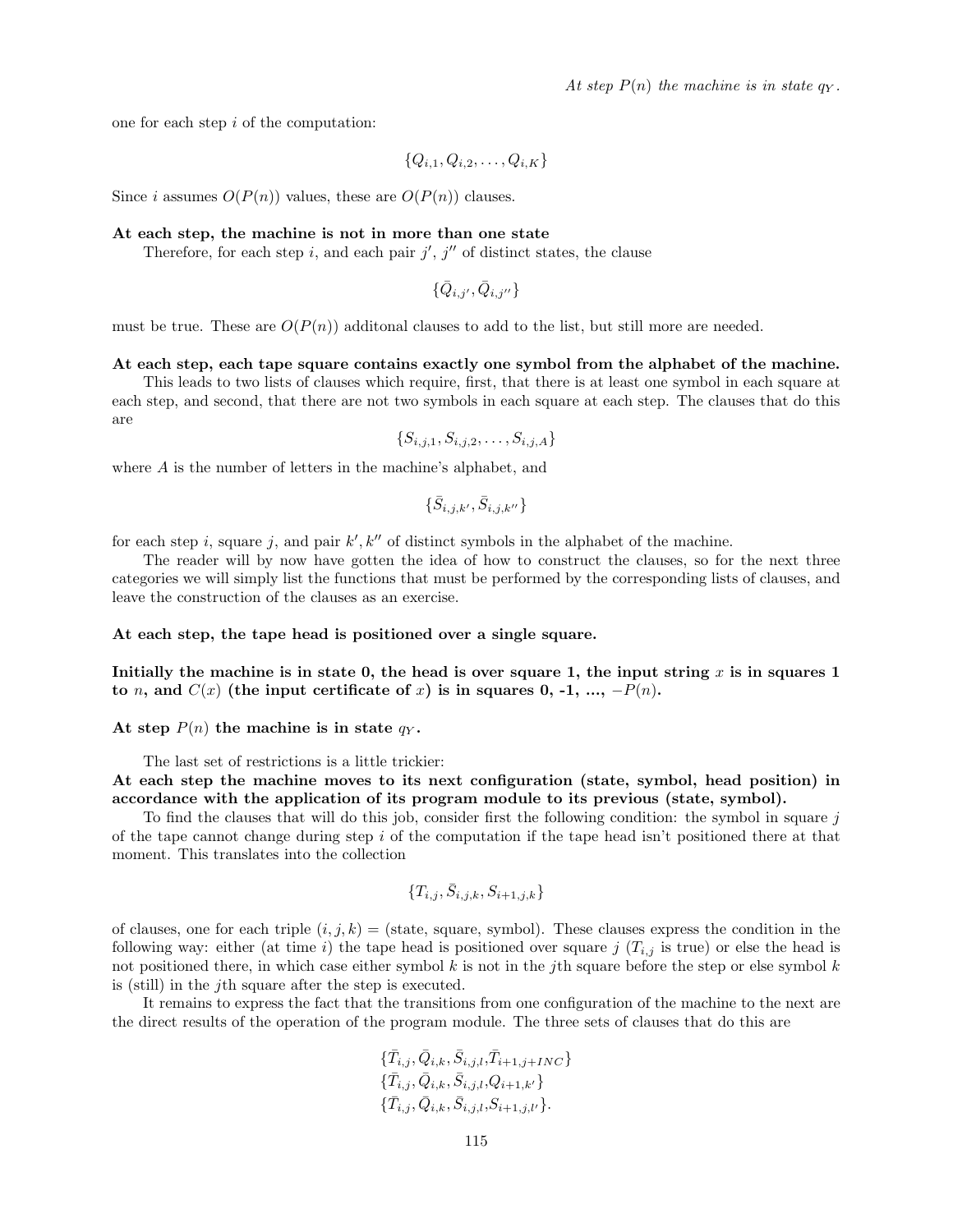In each case the format of the clause is this: 'either the tape head is not positioned at square  $i$ , or the present state is not  $q_k$  or the symbol just read is not l, but if they are then ...' There is a clause as above for each step  $i = 0, \ldots, P(n)$  of the computation, for each square  $j = -P(n), P(n)$  of the tape, for each symbol l in the alphabet, and for each possible state  $q_k$  of the machine, a polynomial number of clauses in all. The new configuration triple  $(INC, k', l')$  is, of course, as computed by the program module.

Now we have constructed a set of clauses with the following property. If we execute a recognizing computation on a string x and its certificate, in time at most  $P(n)$ , then this computation determines a set of (True, False) values for all of the variables listed above, in such a way that all of the clauses just constructed are simultaneously satisfied.

Conversely if we have a set of values of the SAT variables that satisfy all of the clauses at once, then that set of values of the variables describes a certificate that would cause TMQ to do a computation that would recognize the string  $x$  and it also describes, in minute detail, the ensuing accepting computation that TMQ would do if it were given x and that certificate.

Hence every language in NP can be reduced to SAT. It is not difficult to check through the above construction and prove that the reduction is accomplishable in polynomial time. It follows that SAT is NP-complete.  $\Box$ 

### **5.4 Some other NP-complete problems**

Cook's theorem opened the way to the identification of a large number of NP-complete problems. The proof that Satisfiability is NP-complete required a demonstration that every problem in NP is polynomially reducible to SAT. To prove that some other problem  $X$  is NP-complete it will be sufficient to prove that SAT reduces to problem  $X$ . For if that is so then every problem in NP can be reduced to problem  $X$  by first reducing to an instance of SAT and then to an instance of X.

In other words, life after Cook's theorem is a lot easier. To prove that some problem is NP-complete we need show only that SAT reduces to it. We don't have to go all the way back to the Turing machine computations any more. Just prove that if you can solve your problem then you can solve SAT. By Cook's theorem you will then know that by solving your problem you will have solved every problem in NP.

For the honor of being 'the second NP-complete problem,' consider the following special case of SAT, called 3-satisfiability, or 3SAT. An instance of 3SAT consists of a number of clauses, just as in SAT, except that the clauses are permitted to contain no more than three literals each. The question, as in SAT, is 'Are the clauses simultaneously satisfiable by some assignment of T, F values to the variables?'

Interestingly, though, the general problem SAT is reducible to the apparently more special problem 3SAT, which will show us

## **Theorem 5.4.1.** *3-satisfiability is NP-complete.*

**Proof.** Let an instance of SAT be given. We will show how to transform it quickly to an instance of 3SAT that is satisfiable if and only if the original SAT problem was satisfiable.

More precisely, we are going to replace clauses that contain more than three literals with collections of clauses that contain exactly three literals and that have the same satisfiability as the original. In fact, suppose our instance of SAT contains a clause

$$
\{x_1, x_2, \dots, x_k\} \quad (k \ge 4). \tag{5.4.1}
$$

Then this clause will be replaced by  $k-2$  new clauses, utilizing  $k-3$  new variables  $z_i$   $(i = 1, \ldots, k-3)$  that are introduced just for this purpose. The  $k-2$  new clauses are

$$
\{x_1, x_2, z_1\}, \{x_3, \bar{z}_1, z_2\}, \{x_4, \bar{z}_2, z_3\}, \dots, \{x_{k-1}, x_k, \bar{z}_{k-3}\}.
$$
\n
$$
(5.4.2)
$$

We now make the following

**Claim.** If  $x_1^*, \ldots, x_k^*$  is an assignment of truth values to the x's for which the clause (5.4.1) is true, then there exist assignments  $z_1^*, \ldots, z_{k-3}^*$  of truth values to the z's such that all of the clauses  $(5.4.2)$  are simultaneously satisfied by  $(x^*, z^*)$ . Conversely, if  $(x^*, z^*)$  is some assignment that satisfies all of (5.4.2), then  $x^*$  alone satisfies (5.4.1).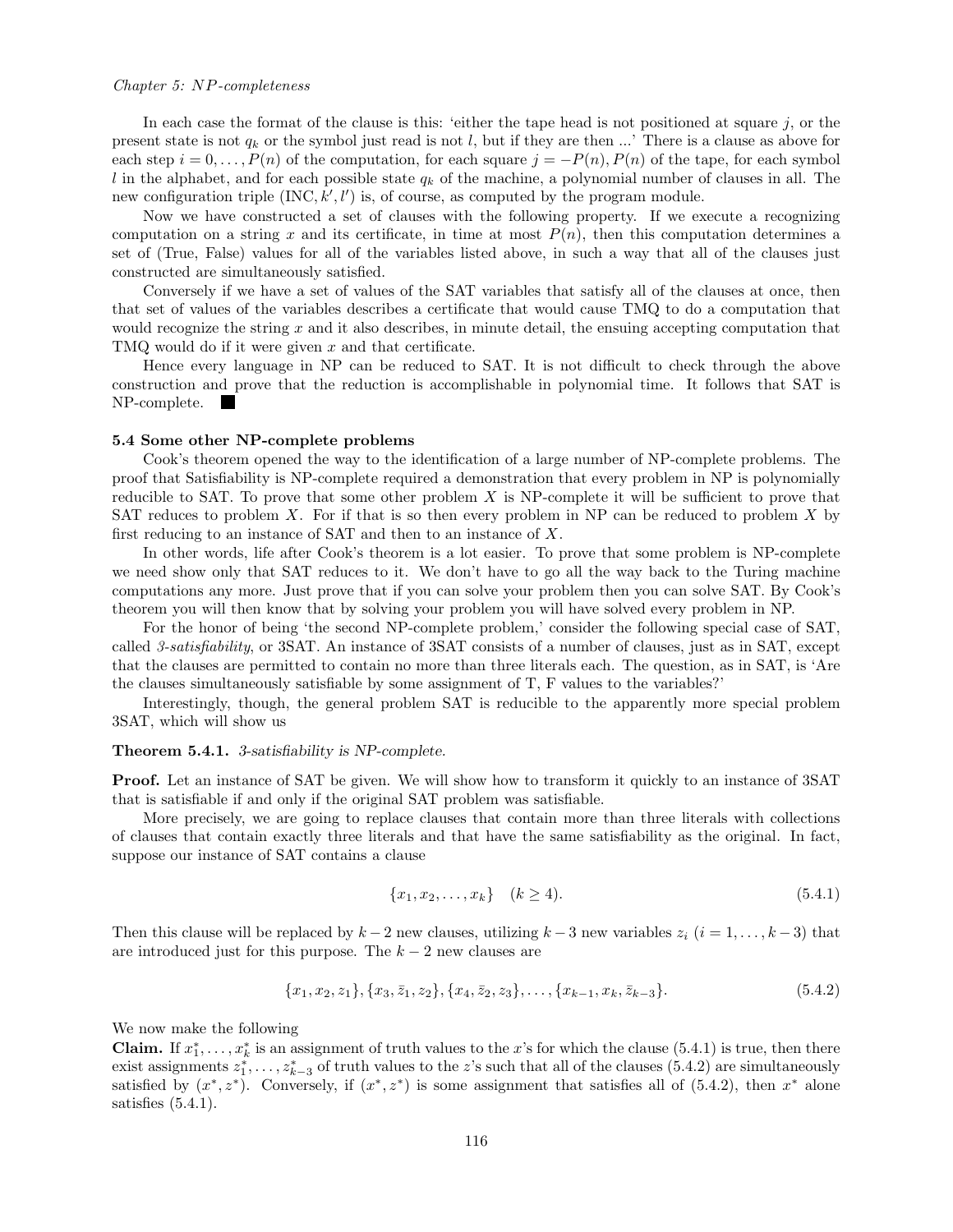To prove the claim, first suppose that  $(5.4.1)$  is satisfied by some assignment  $x^*$ . Then one, at least, of the k literals  $x_1, \ldots, x_k$ , say  $x_r$ , has the value 'T.' Then we can satisfy all  $k-2$  of the transformed clauses (5.4.2) by assigning  $z_s^* := T'$  for  $s \le r - 2$  and  $z_s^* = 'F'$  for  $s > r - 2$ . It is easy to check that each one of the  $k-2$  new clauses is satisfied.

Conversely, suppose that all of the new clauses are satisfied by some assignment of truth values to the x's and the z's. We will show that at least one of the x's must be 'True,' so that the original clause will be satisfied.

Suppose, to the contrary, that all of the  $x$ 's are false. Since, in the new clauses none of the  $x$ 's are negated, the fact that the new clauses are satisfied tells us that they would remain satisfied without any of the  $x$ 's. Hence the clauses

$$
{z_1}, {z_1}, {z_2}, {z_2}, {z_3}, \ldots, {z_{k-4}, z_{k-3}}, {z_{k-3}}
$$

are satisfied by the values of the z's. If we scan the list from left to right we discover, in turn, that  $z_1$  is true,  $z_2$  is true, ..., and finally, much to our surprise, that  $z_{k-3}$  is true, and  $z_{k-3}$  is also false, a contradiction which establishes the truth of the claim made above.

The observation that the transformations just discussed can be carried out in polynomial time completes the proof of theorem 5.4.1.

We remark, in passing, that the problem '2SAT' is in P.

Our collection of NP-complete problems is growing. Now we have two, and a third is on the way. We will show next how to reduce  $3SAT$  to a graph coloring problem, thereby proving

**Theorem 5.4.2.** *The graph vertex coloring problem is NP-complete.*

**Proof:** Given an instance of 3SAT, that is to say, given a collection of k clauses, involving n variables and having at most three literals per clause, we will construct, in polynomial time, a graph G with the property that its vertices can be properly colored in  $n + 1$  colors if and only if the given clauses are satisfiable. We will assume that  $n > 4$ , the contrary case being trivial.

The graph G will have  $3n + k$  vertices:

 ${x_1,\ldots,x_n}, \{\bar{x}_1,\ldots,\bar{x}_n\}, \{y_1,\ldots,y_n\}, \{C_1,\ldots,C_k\}$ 

Now we will describe the set of edges of G. First each vertex  $x_i$  is joined to  $\bar{x}_i(i = 1, \ldots, n)$ . Next, every vertex  $y_i$  is joined to every other vertex  $y_j (j \neq i)$ , to every other vertex  $x_j (j \neq i)$ , and to every vertex  $\bar{x}_j (j \neq i).$ 

Vertex  $x_i$  is connected to  $C_j$  if  $x_i$  is not one of the literals in clause  $C_j$ . Finally,  $\bar{x}_i$  is connected to  $C_j$ if  $\bar{x}_i$  is not one of the literals in  $C_i$ .

May we interrupt the proceedings to say again why we're doing all of this? You have just read the description of a certain graph G. The graph is one that can be drawn as soon as someone hands us a 3SAT problem. We described the graph by listing its vertices and then listing its edges. What does the graph do for us?

Well suppose that we have just bought a computer program that can decide if graphs are colorable in a given number of colors. We paid \$ 49.95 for it, and we'd like to use it. But the first problem that needs solving happens to be a 3SAT problem, not a graph coloring problem. We aren't so easily discouraged, though. We convert the 3SAT problem into a graph that is  $(n+1)$ -colorable if and only if the original 3SAT problem was satisfiable. Now we can get our money's worth by running the graph coloring program even though what we really wanted to do was to solve a 3SAT problem.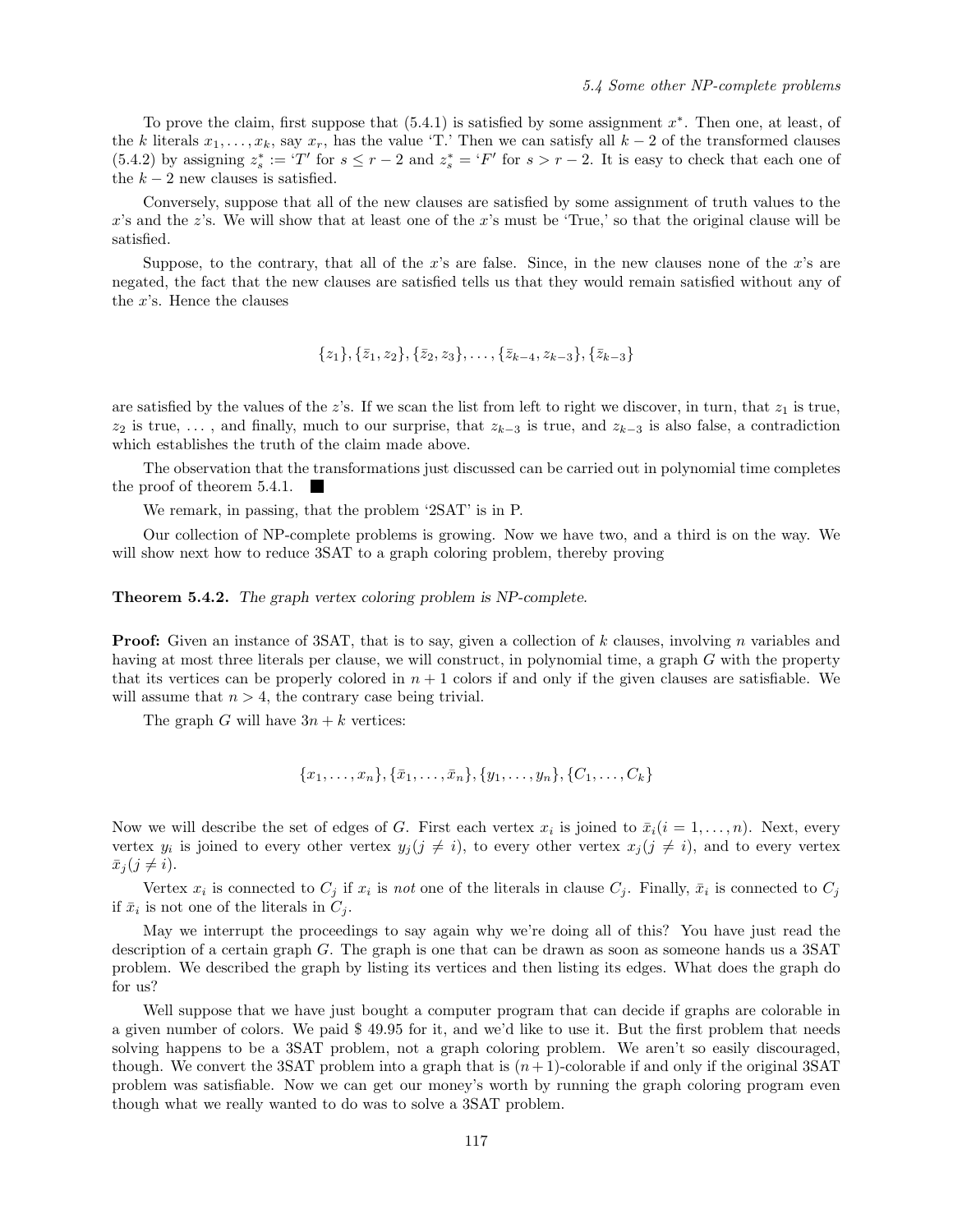In Fig. 5.4.1 we show the graph G of 11 vertices that corresponds to the following instance of 3SAT:



**Fig. 5.4.1: The graph for a 3SAT problem**

Now we claim that this graph is  $n + 1$  colorable if and only if the clauses are satisfiable.

Clearly G cannot be colored in fewer than n colors, because the n vertices  $y_1, \ldots, y_n$  are all connected to each other and therefore they alone already require n different colors for a proper coloration. Suppose that  $y_i$  is assigned color  $i$   $(i = 1, \ldots, n)$ .

Do we need new colors in order to color the  $x_i$  vertices? Since vertex  $y_i$  is connected to every x vertex and every  $\bar{x}$  vertex except  $x_i$ ,  $\bar{x}_i$ , if color i is going to be used on the x's or the  $\bar{x}$ 's, it will have to be assigned to one of  $x_i$ ,  $\bar{x}_i$ , but not to both, since they are connected to each other. Hence a new color, color  $n+1$ , will have to be introduced in order to color the x's and  $\bar{x}$ 's.

Further, if we are going to color the vertices of G in only  $n + 1$  colors, the only way to do it will be to assign color  $n + 1$  to exactly one member of each pair  $(x_i, \bar{x}_i)$ , and color i to the other one, for each  $i = 1, \ldots, n$ . That one of the pair that gets color  $n + 1$  will be called the *False* vertex, the other one is the True vertex of the pair  $(x_i, \bar{x}_i)$ , for each  $i = 1, \ldots, n$ .

It remains to color the vertices  $C_1,\ldots,C_k$ . The graph will be  $n+1$  colorable if and only if we can do this without using any new colors. Since each clause contains at most three literals, and  $n > 4$ , every variable  $C_i$ must be adjacent to both  $x_j$  and  $\bar{x}_j$  for at least one value of j. Therefore no vertex  $C_i$  can be colored in the color  $n + 1$  in a proper coloring of G, and therefore every  $C_i$  must be colored in one of the colors  $1, \ldots, n$ .

Since  $C_i$  is connected by an edge to every vertex  $x_j$  or  $\bar{x}_j$  that is not in the clause  $C_i$ , it follows that  $C_i$ cannot be colored in the same color as any  $x_j$  or  $\bar{x}_j$  that is not in the clause  $C_i$ .

Hence the color that we assign to  $C_i$  must be the same as the color of some 'True' vertex  $X_i$  or  $\bar{x}_i$  that corresponds to a literal that is in clause  $C_i$ . Therefore the graph is  $n + 1$  colorable if and only if there is a 'True' vertex for each  $C_i$ , and this means exactly that the clauses are satisfiable.

It is easy to verify that the transformation from the 3SAT problem to the graph coloring problem can be carried out in polynomial time, and the proof is finished.

By means of many, often quite ingenious, transformations of the kind that we have just seen, the list of NP-complete problems has grown rapidly since the first example, and the 21 additional problems found by R. Karp. Hundreds of such problems are now known. Here are a few of the more important ones.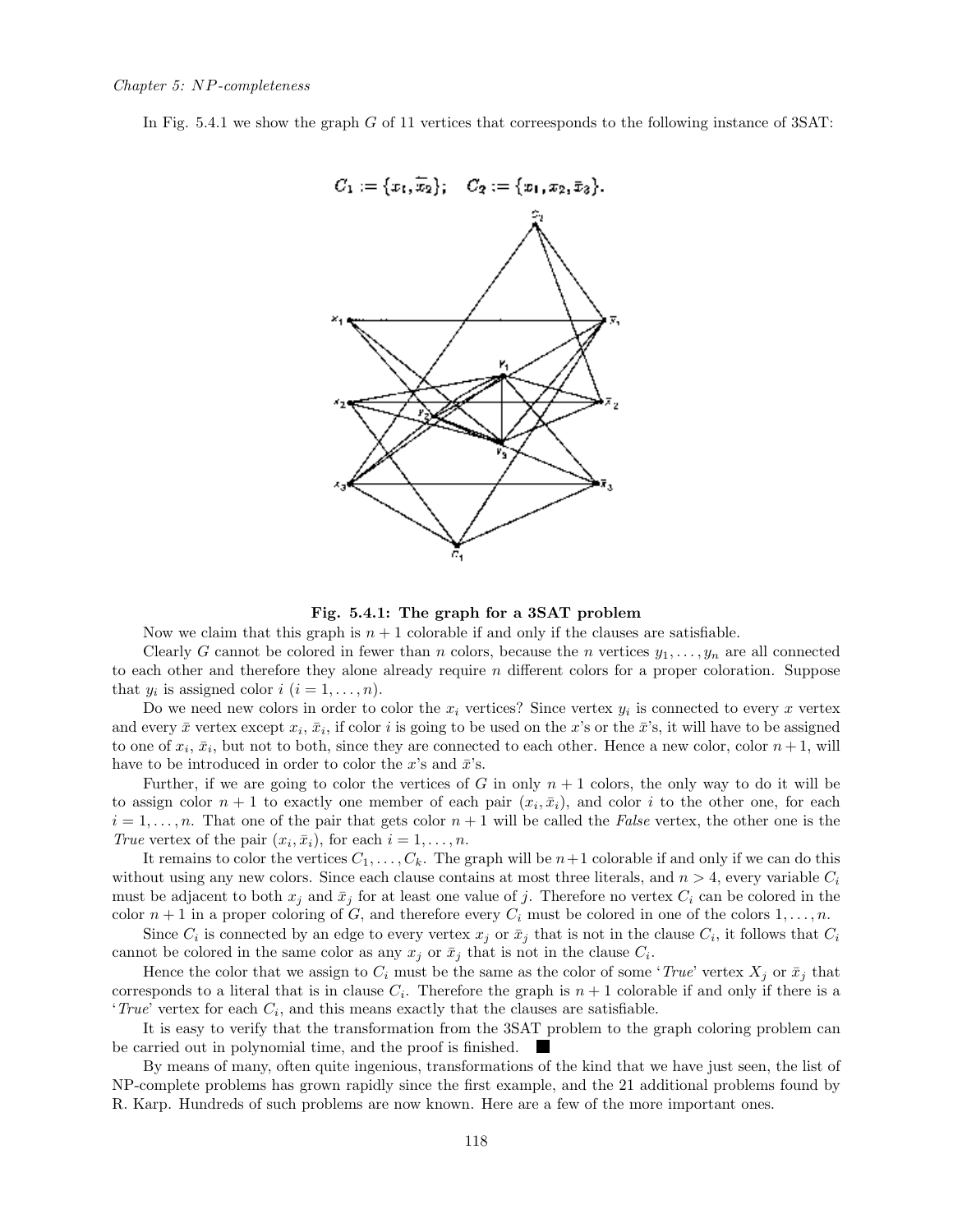**Maximum clique:** We are given a graph G and an integer K. The question is to determine whether or not there is a set of K vertices in  $G$ , each of which is joined, by an edge of  $G$ , to all of the others.

**Edge coloring:** Given a graph G and an integer K. Can we color the edges of G in K colors, so that whenever two edges meet at a vertex, they will have different colors?

Let us refer to an edge coloring of this kind as a *proper* coloring of the edges of G.

A beautiful theorem of Vizing<sup>∗</sup> deals with this question. If  $\Delta$  denotes the largest degree of any vertex in the given graph, the Vizing's theorem asserts that the edges of G can be properly colored in either  $\Delta$  or  $\Delta + 1$  colors. Since it is obvious that at least  $\Delta$  colors will be needed, this means that the edge chromatic number is in doubt by only one unit, for every graph  $G!$ . Nevertheless the decision as to whether the correct answer is  $\Delta$  or  $\Delta + 1$  is NP-complete.

**Hamilton path:** In a given graph G, is there a path that visits every vertex of G exactly once?

**Target sum:** Given a finite set of positive integers whose sum is  $S$ . Is there a subset whose sum is  $S/2$ ?

The above list, together with SAT, 3SAT, Travelling Salesman and Graph Coloring, constitutes a modest sampling of the class of these seemingly intractable problems. Of course it must not be assumed that every problem that 'sounds like' an NP-complete problem is necessarily so hard. If for example we ask for an Euler path instead of a Hamilton path (i.e., if we want to traverse edges rather than vertices) the problem would no longer be NP-complete, and in fact it would be in P, thanks to theorem 1.6.1.

As another example, the fact that one can find the edge connectivity of a given graph in polynomial time (see section 3.8) is rather amazing considering the quite difficult appearance of the problem. One of our motivations for including the network flow algorithms in this book was, indeed, to show how very sophisticated algorithms can sometimes prove that seemingly hard problems are in fact computationally tractable.

### **Exercises for section 5.4**

1. Is the claim that we made and proved above (just after (5.4.2)) identical with the statement that the clause (5.4.1) is satisfiable if and only if the clauses (5.4.2) are simultaneously satisfiable? Discuss.

2. Is the claim that we made and proved above (just after (5.4.2)) identical with the statement that the Boolean expression (5.4.1) is equal to the product of the Boolean expressions (5.4.2) in the sense that their truth values are identical on every set of inputs? Discuss.

3. Let it be desired to find out if a given graph  $G$ , of V vertices, can be vertex colored in  $K$  colors. If we transform the problem into an instance of 3SAT, exactly how many clauses will there be?

#### **5.5 Half a loaf ...**

If we simply have to solve an NP-complete problem, then we are faced with a very long computation. Is there anything that can be done to lighten the load? In a number of cases various kinds of probabilistic and approximate algorithms have been developed, some very ingenious, and these may often be quite serviceable, as we have already seen in the case of primality testing. Here are some of the strategies of 'near' solutions that have been developed.

**Type I:** 'Almost surely ...'

Suppose we have an NP-complete problem that asks if there is a certain kind of substructure embedded inside a given structure. Then we may be able to develop an algorithm with the following properties:

- (a) It always runs in polynomial time
- (b) When it finds a solution then that solution is always a correct one
- (c) It doesn't always find a solution, but it 'almost always' does, in the sense that the ratio of successes to total cases approaches unity as the size of the input string grows large.

An example of such an algorithm is one that will find a Hamilton path in almost all graphs, failing to do so sometimes, but not often, and running always in polynomial time. We will describe such an algorithm below.

<sup>∗</sup> V. G. Vizing, On an estimate of the chromatic class of a p-graph (Russian), Diskret. Analiz. **3** (1964), 25-30.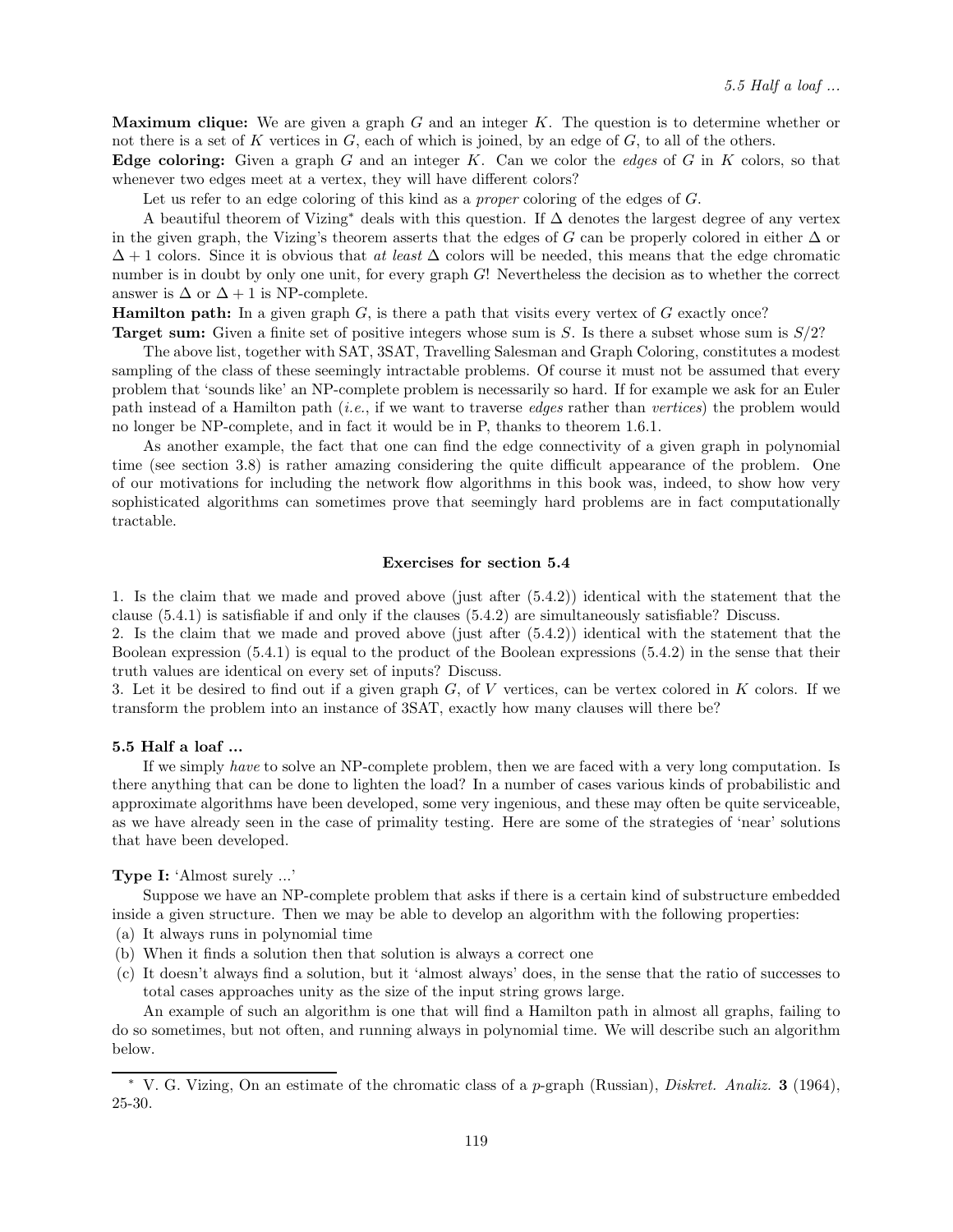#### **Type II:** 'Usually fast ...'

In this category of quasi-solution are algorithms in which the uncertainty lies not in whether a solution will be found, but in how long it will take to find one. An algorithm of this kind will

- (a) always find a solution and the solution will always be correct, and
- (b) operate in an average of subexponential time, although occasionally it may require exponential time. The averaging is over all input strings of a given size.

An example of this sort is an algorithm that will surely find a maximum independent set in a graph, will on the average require 'only'  $O(n^{c \log n})$  time to do so, but will occasionally, *i.e.*, for some graphs, require nearly  $2^n$  time to get an answer. We will outline such an algorithm below, in section 5.6. Note that  $O(n^{c \log n})$ is not a polynomial time estimate, but it's an improvement over  $2^n$ .

#### **Type II:** 'Usually fast ...'

In this kind of an algorithm we don't even get the right answer, but it's close. Since this means giving up quite a bit, people like these algorithms to be very fast. Of course we are going to drop our insistence that the questions be posed as decision problems, and instead they will be asked as optimization problems: find the shortest tour through these cities, or, find the size of the maximum clique in this graph, or, find a coloring of this graph in the fewest possible colors, etc.

In response these algorithms will

- (a) run in polynomial time
- (b) always produce some output
- (c) provide a guarantee that the output will not deviate from the optimal solution by more than such-andsuch.

An example of this type is the approximate algorithm for the travelling salesman problem that is given below, in section 5.8. It quickly yields a tour of the cities that is guaranteed to be at most twice as long as the shortest possible tour.

Now let's look at examples of each of these kinds of approximation algorithms.

An example of an algorithm of Type I is due to Angluin and Valiant. It tries to find a Hamilton path (or circuit) in a graph G. It doesn't always find such a path, but in theorem 5.5.1 below we will see that it usually does, at least if the graph is from a class of graphs that are likely to have Hamilton paths at all.

Input to the algorithm are the graph G and two distinguished vertices  $s, t$ . It looks for a Hamilton path between the vertices s, t (if  $s = t$  on input then we are looking for a Hamilton circuit in  $G$ ).

The procedure maintains a partially constructed Hamilton path  $P$ , from  $s$  to some vertex  $ndp$ , and it attempts to extend P by adjoining an edge to a new, previously unvisited vertex. In the process of doing so it will delete from the graph  $G$ , from time to time, an edge, so we will also maintain a variable graph  $G'$ , that is initially set to  $G$ , but which is acted upon by the program.

To do its job, the algorithm chooses at random an edge  $(ndp, v)$  that is incident with the current endpoint of the partial path P, and it deletes the edge  $(ndp, v)$  from the graph G', so it will never be chosen again. If v is a vertex that is not on the path P then the path is extended by adjoining the new edge  $(ndp, v)$ .

So much is fairly clear. However if the new vertex  $v$  is already on the path  $P$ , then we short circuit the path by deleting an edge from it and drawing in a new edge, as is shown below in the formal statement of the algorithm, and in Fig. 5.5.1. In that case the path does not get longer, but it changes so that it now has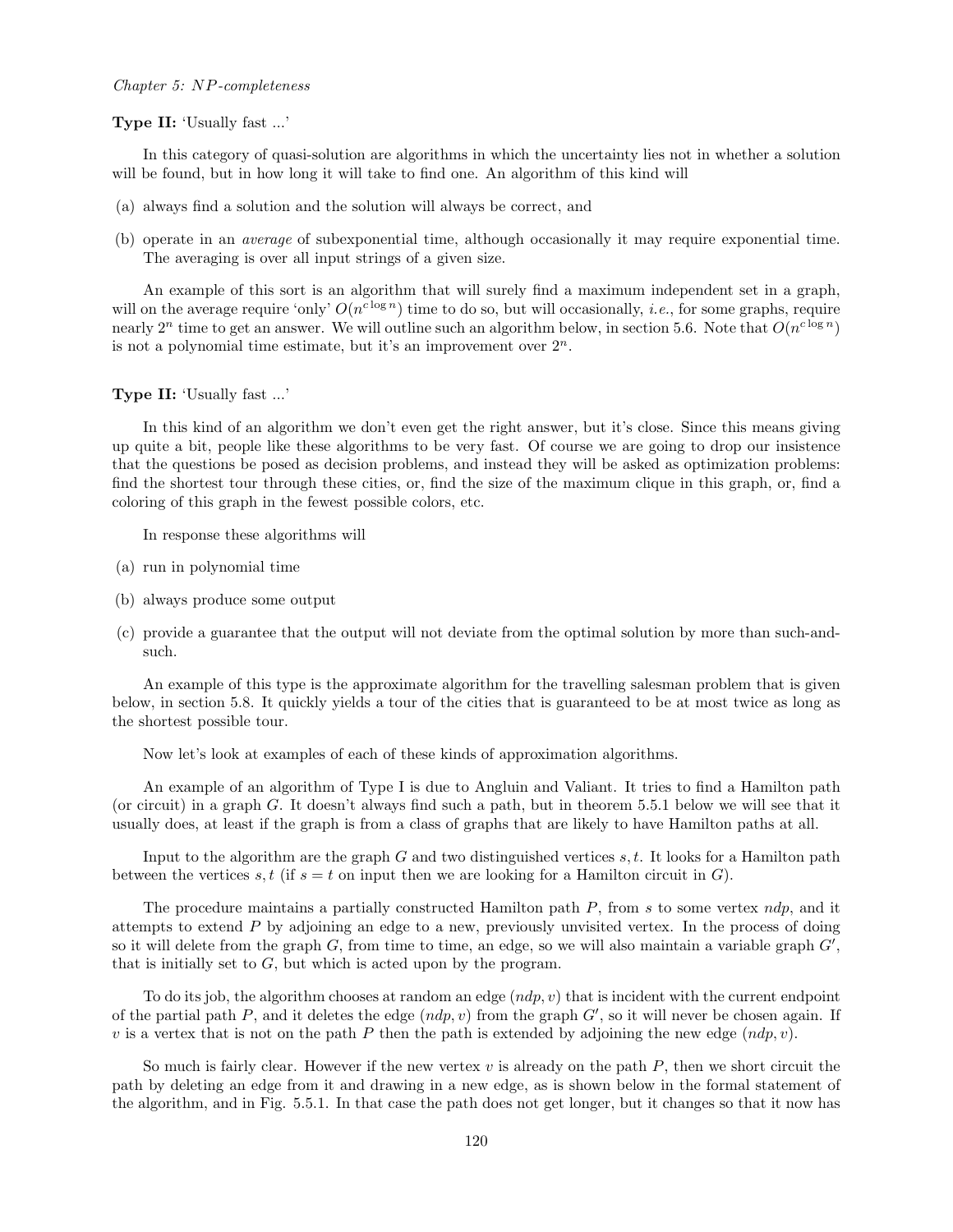enhanced chances of ultimate completion.



#### **Fig. 5.5.1: The short circuit**

Here is a formal statement of the algorithm of Angluin and Valiant for finding a Hamilton path or circuit in an undirected graph G.

```
procedure uhc(G:graph; s, t: vertex);{finds a Hamilton path (if s \neq t) or a Hamilton
   circuit (if s = t) P in an undirected graph G
   and returns 'success', or fails, and returns 'failure'}
G' := G; ndp := s; P := empty path;
repeat
if ndp is an isolated point of G'then return 'failure'
   else
     choose uniformly at random an edge (ndp, v) from
     among the edges of G' that are incident with ndpand delete that edge from G';
    if v \neq t and v \notin Pthen adjoin the edge (ndp, v) to P; ndp := velse
       if v \neq t and v \in Pthen
       {This is the short-circuit of Fig. 5.5.1}
       u := neighbor of v in P that is closer to ndp;
       delete edge (u, v) from P;
       adjoin edge (ndp, v) to P;
       ndp := uend; {then}
  end {else}
 until P contains every vertex of G (except T, if
         s \neq t) and edge (ndp, t) is in G but not in G';
adjoin edge (ndp, t) to P and return 'success'
end. {uhc}
```
As stated above, the algorithm makes only a very modest claim: either it succeeds or it fails! Of course what makes it valuable is the accompanying theorem, which asserts that in fact the procedure almost always succeeds, provided the graph G has a good chance of having a Hamilton path or circuit.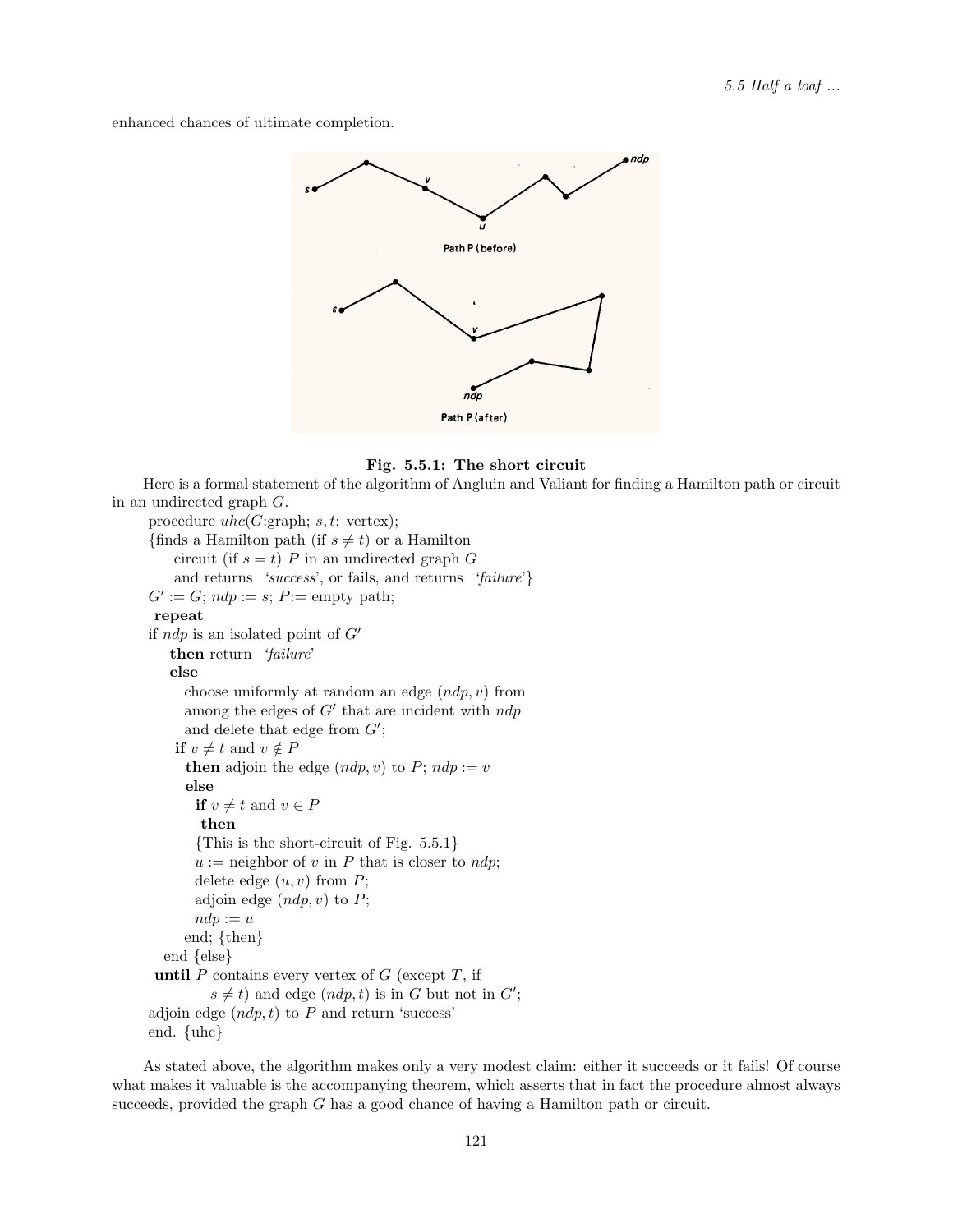What kind of graph has such a 'good chance'? A great deal of research has gone into the study of how many edges a graph has to have before almost surely it must contain certain given structures. For instance, how many edges must a graph of n vertices have before we can be almost certain that it will contain a complete graph of 4 vertices?

To say that graphs have a property 'almost certainly' is to say that the ratio of the number of graphs on n vertices that have the property to the number of graphs on n vertices approaches 1 as n grows without bound.

For the Hamilton path problem, an important dividing line, or threshold, turns out to be at the level of c log n edges. That is to say, a graph of n vertices that has  $o(n \log n)$  edges has relatively little chance of being even connected, whereas a graph with  $> cn \log n$  edges is almost certainly connected, and almost certainly has a Hamilton path.

We now state the theorem of Angluin and Valiant, which asserts that the algorithm above will almost surely succeed if the graph  $G$  has enough edges.

**Theorem 5.5.1.** *Fix a positive real number* a*. There exist numbers* M *and* c *such that if we choose a graph* G *at random from among those of* n *vertices and at least* cn log n *edges, and we choose arbitrary vertices* s, t *in* G*, then the probability that algorithm* UHC *returns 'success' before making a total of* Mn log n *attempts to extend partially constructed paths is*  $1 - O(n^{-a})$ .

#### **5.6 Backtracking (I): independent sets**

In this section we are going to describe an algorithm that is capable of solving some NP-complete problems fast, on the average, while at the same time guaranteeing that a solution will always be found, be it quickly or slowly.

The method is called backtracking, and it has long been a standard method in computer search problems when all else fails. It has been common to think of backtracking as a very long process, and indeed it can be. But recently it has been shown that the method can be very fast on average, and that in the graph coloring problem, for instance, it functions in an average of constant time, i.e.,the time is independent of the number of vertices, although to be sure, the worst-case behavior is very exponential.

We first illustrate the backtrack method in the context of a search for the largest independent set of vertices (a set of vertices no two of which are joined by an edge) in a given graph  $G$ , an NP-complete problem. In this case the average time behavior of the method is not constant, or even polynomial, but is subexponential. The method is also easy to analyze and to describe in this case.

Hence consider a graph G of n vertices, in which the vertices have been numbered  $1, 2, \ldots, n$ . We want to find, in G, the size of the largest independent set of vertices. In Fig. 5.6.1 below, the graph G has 6 vertices.



**Fig. 5.6.1: Find the largest independent set**

Begin by searching for an independent set S that contains vertex 1, so let  $S := \{1\}$ . Now attempt to enlarge S. We cannot enlarge S by adjoining vertex 2 to it, but we can add vertex 3. Our set S is now  ${1,3}.$ 

Now we cannot adjoin vertex 4 (joined to 1) or vertex 5 (joined to 1) or vertex 6 (joined to 3), so we are stuck. Therefore we backtrack, by replacing the most recently added member of  $S$  by the next choice that we might have made for it. In this case, we delete vertex 3 from S, and the next choice would be vertex 6. The set S is  $\{1,6\}$ . Again we have a dead end.

If we backtrack again, there are no further choices with which to replace vertex 6, so we backtrack even further, and not only delete 6 from  $S$  but also replace vertex 1 by the next possible choice for it, namely vertex 2.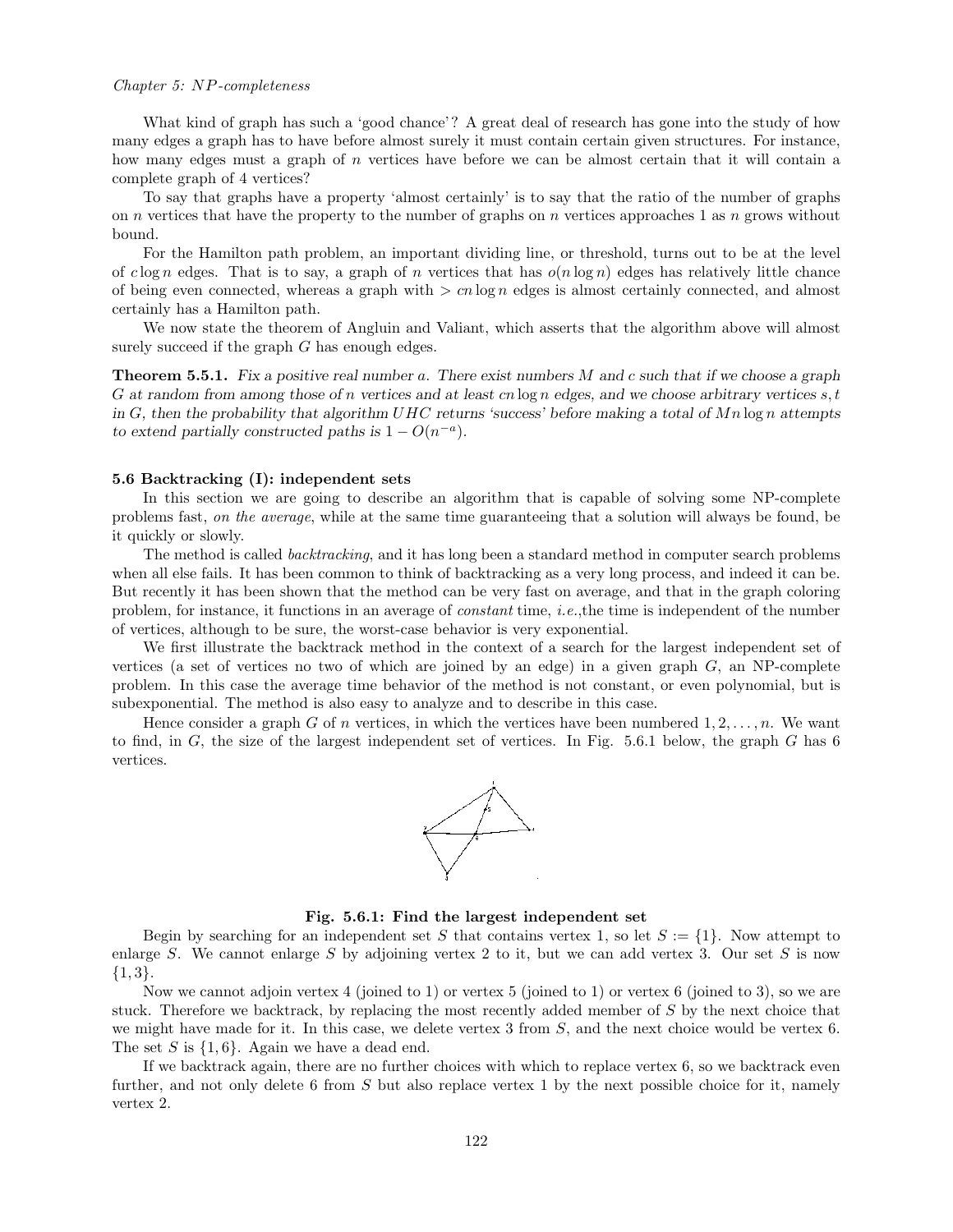To speed up the discussion, we will now show the list of all sets S that turn up from start to finish of the algorithm:

$$
{1}, {13}, {16}, {2}, {24}, {245}, {25}, {3}, {34}, {345}, {35}, {4}, {45}, {5}, {5}, {6}
$$

A convenient way to represent the search process is by means of the backtrack search tree T. This is a tree whose vertices are arranged on levels  $L := 0, 1, 2, \ldots, n$  for a graph of n vertices. Each vertex of T corresponds to an independent set of vertices in  $G$ . Two vertices of  $T$ , corresponding to independent sets  $S', S''$  of vertices of G, are joined by an edge in T if  $S' \subseteq S''$ , and  $S'' - S'$  consists of a single element: the highest-numbered vertex in  $S''$ . On level L we find a vertex S of T for every independent set of exactly L vertices of G. Level 0 consists of a single root vertex, corresponding to the empty set of vertices of G.

The complete backtrack search tree for the problem of finding a maximum independent set in the graph  $G$  of Fig. 5.6.1 is shown in Fig. 5.6.2 below.



**Fig. 5.6.2: The backtrack search tree**

The backtrack algorithm amounts just to visiting every vertex of the search tree  $T$ , without actually having to write down the tree explicitly, in advance.

Observe that the list of sets S above, or equivalently, the list of nodes of the tree  $T$ , consists of exactly every independent set in the graph  $G$ . A reasonable measure of the complexity of the searching job, therefore, is the number of independent sets that  $G$  has. In the example above, the graph  $G$  had 19 independent sets of vertices, including the empty set.

The question of the complexity of backtrack search is therefore the same as the question of determining the number of independent sets of the graph G.

Some graphs have an enormous number of independent sets. The graph  $\overline{K}_n$  of n vertices and no edges whatever has  $2^n$  independent sets of vertices. The backtrack tree will have  $2^n$  nodes, and the search will be a long one indeed.

The complete graph  $K_n$  of n vertices and every possible edge,  $n(n-1)/2$  in all, has just  $n+1$  independent sets of vertices.

Any other graph G of n vertices will have a number of independent sets that lies between these two extremes of  $n + 1$  and  $2^n$ . Sometimes backtracking will take an exponentially long time, and sometimes it will be fairly quick. Now the question is, on the average how fast is the backtrack method for this problem?

What we are asking for is the average number of independent sets that a graph of n vertices has. But that is the sum, over all vertex subsets  $S \subseteq \{1,\ldots,n\}$ , of the probability that S is an independent set. If S has k vertices, then the probability that S is independent is the probability that, among the  $k(k-1)/2$ possible edges that might join a pair of vertices in S, exactly zero of these edges actually live in the random graph G. Since each of these  $\binom{k}{2}$  edges has a probability 1/2 of appearing in G, the probability that none of them appear is  $2^{-k(k-1)/2}$ . Hence the average number of independent sets in a graph of n vertices is

$$
I_n = \sum_{k=0}^n \binom{n}{k} 2^{-k(k-1)/2}.
$$
\n(5.6.1)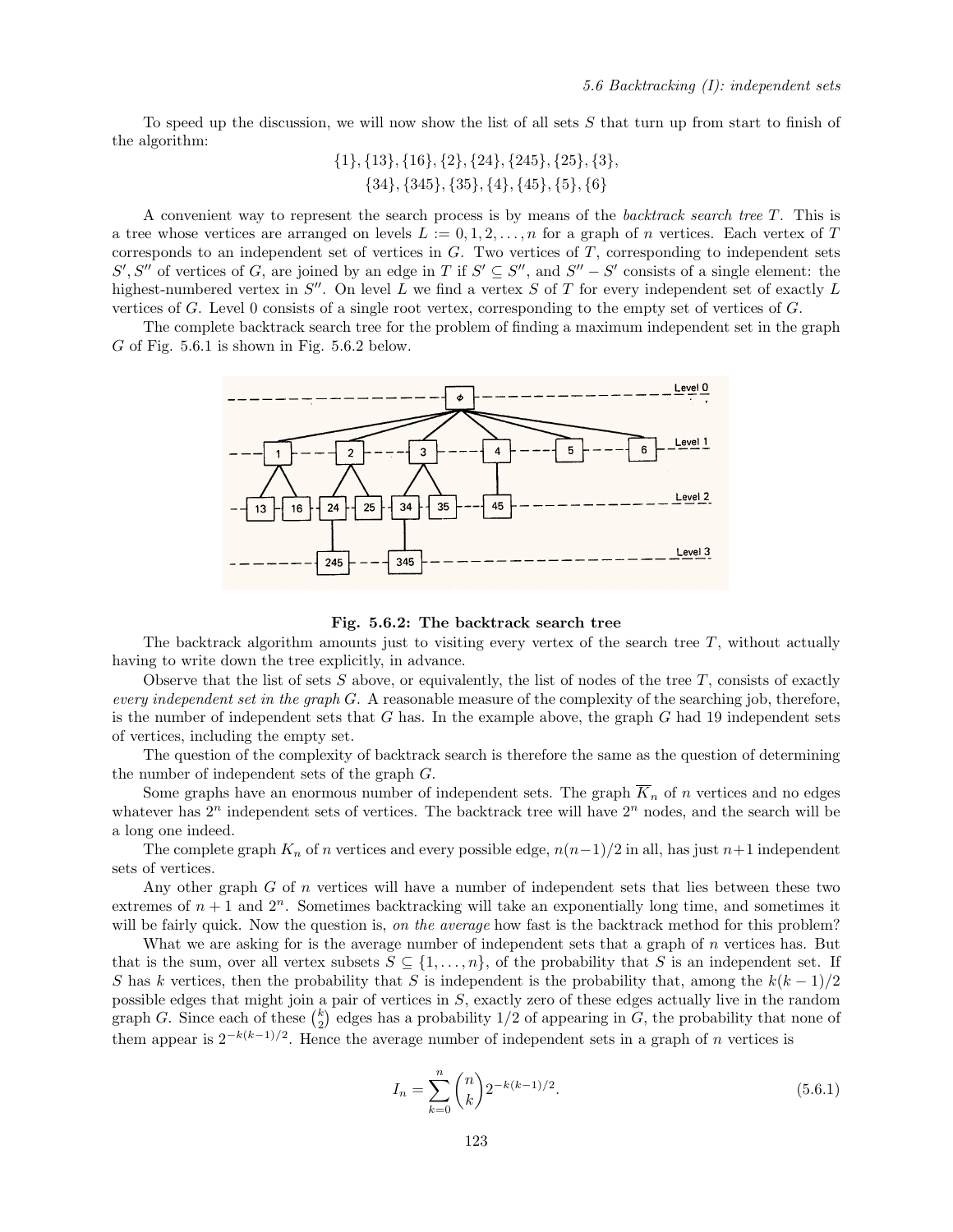Hence in  $(5.6.1)$  we have an exact formula for the average number of independent sets in a graph of n vertices. A short table of values of  $I_n$  is shown below, in Table 5.6.1, along with values of  $2^n$ , for comparison. Clearly the average number of independent sets in a graph is a lot smaller than the maximum number that graphs of that size might have.

| $\eta$         | $I_n$  | ')n           |
|----------------|--------|---------------|
| $\overline{2}$ | 3.5    | 4             |
| 3              | 5.6    | 8             |
| 4              | 8.5    | 16            |
| 5              | 12.3   | 32            |
| 10             | 52     | 1024          |
| 15             | 149.8  | 32768         |
| 20             | 350.6  | 1048576       |
| 30             | 1342.5 | 1073741824    |
| 40             | 3862.9 | 1099511627776 |

**Table 5.6.1: Independent sets and all sets**

In the exercises it will be seen that the rate of growth of  $I_n$  as n grows large is  $O(n^{\log n})$ . Hence the average amount of labor in a backtrack search for the largest independent set in a graph grows subexponentially, although faster than polynomially. It is some indication of how hard this problem is that even on the average the amount of labor needed is not of polynomial growth.

#### **Exercises for section 5.6**

- 1. What is the average number of independent sets of size k that are in graphs of  $V$  vertices and  $E$  edges?
- 2. Let  $t_k$  denote the kth term in the sum (5.6.1).
- (a) Show that  $t_k/t_{k-1} = (n k + 1)/(k2^{k+1}).$
- (b) Show that  $t_k/t_{k-1}$  is > 1 when k is small, then is < 1 after k passes a certain critical value  $k_0$ . Hence show that the terms in the sum (5.6.1) increase in size until  $k = k_0$  and then decrease.
- 3. Now we will estimate the size of  $k_0$  in the previous problem.
- (a) Show that  $t_k < 1$  when  $k = \lfloor \log_2 n \rfloor$  and  $t_k > 1$  when  $k = \lfloor \log_2 n \log_2 \log_2 n \rfloor$ . Hence the index  $k_0$  of the largest term in (5.6.1) satisfies

$$
\lfloor \log_2 n - \log_2 \log_2 n \rfloor \le k_0 \le \lfloor \log_2 n \rfloor
$$

(b) The entire sum in  $(5.6.1)$  is at most  $n+1$  times as large as its largest single term. Use Stirling's formula  $(1.1.10)$  and 3(a) above to show that the  $k_0$ th term is  $O((n+\epsilon)^{\log n})$  and therefore the same is true of the whole sum, *i.e.*, of  $I_n$ .

## **5.7 Backtracking (II): graph coloring**

In another NP-complete problem, that of graph-coloring, the average amount of labor in a backtrack search is  $O(1)$  (bounded) as n, the number of vertices in the graph, grows without bound. More precisely, for fixed K, if we ask 'Is the graph G, of V vertices, properly vertex-colorable in K colors?,' then the average labor in a backtrack search for the answer is bounded. Hence not only is the average of polynomial growth, but the polynomial is of degree  $0$  (in  $V$ ).

To be even more specific, consider the case of 3 colors. It is already NP-complete to ask if the vertices of a given graph can be colored in 3 colors. Nevertheless, the average number of nodes in the backtrack search tree for this problem is about 197, averaged over all graphs of all sizes. This means that if we input a random graph of 1,000,000 vertices, and ask if it is 3-colorable, then we can expect an answer (probably 'No') after only about 197 steps of computation.

To prove this we will need some preliminary lemmas.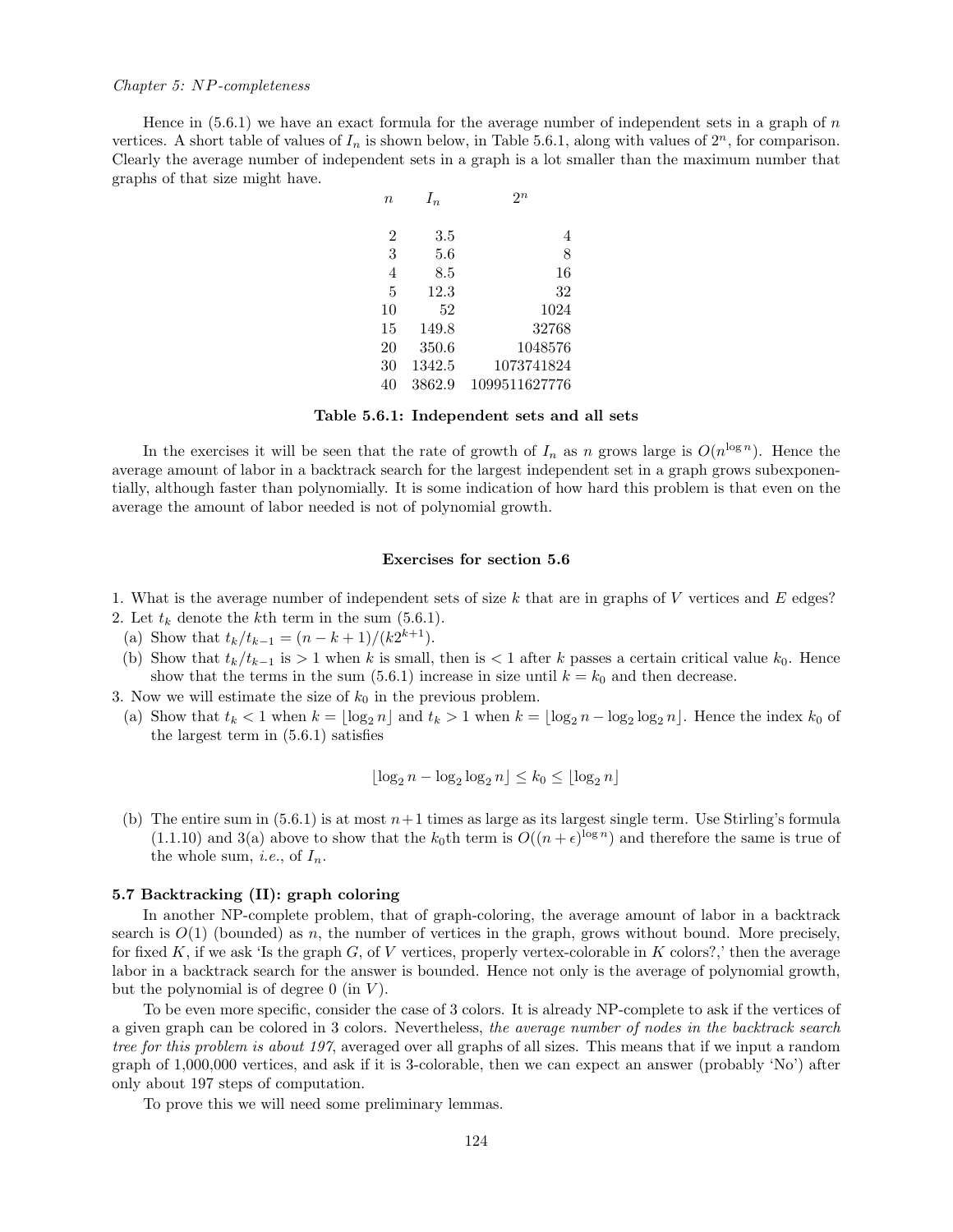**Lemma 5.7.1.** Let  $s_1, \ldots, s_K$  be nonnegative numbers whose sum is L. Then the sum of their squares is *at least*  $L^2/K$ *.* 

**Proof:** We have

$$
0 \le \sum_{i=1}^{K} (s_i - \frac{L}{K})^2
$$
  
= 
$$
\sum_{i=1}^{K} (s_i^2 - 2\frac{Ls_i}{K} + \frac{L^2}{K^2})
$$
  
= 
$$
\sum_{i=1}^{K} s_i^2 - 2\frac{L^2}{K} + \frac{L^2}{K}
$$
  
= 
$$
\sum_{i=1}^{K} s_i^2 - \frac{L^2}{K}.
$$

The next lemma deals with a kind of inside-out chromatic polynomial question. Instead of asking 'How many proper colorings can a given graph have?,' we ask 'How many graphs can have a given proper coloring?'

**Lemma 5.7.2.** Let C be one of the  $K^L$  possible ways to color in K colors a set of L abstract vertices 1, 2,...,L*. Then the number of graphs* G *whose vertex set is that set of* L *colored vertices and for which* C *is a proper coloring of G is at most*  $2^{L^2(1-1/K)/2}$ .

**Proof:** In the coloring C, suppose  $s_1$  vertices get color 1, ...,  $s_K$  get color K, where, of course,  $s_1+\cdots+s_K =$ L. If a graph G is to admit C as a proper vertex coloring then its edges can be drawn only between vertices of different colors. The number of edges that G might have is therefore

$$
s_1s_2 + s_1s_3 + \cdots + s_1s_K + s_2s_3 + \cdots + s_2s_K + \cdots + s_{K-1}s_K
$$

for which we have the following estimate:

$$
\sum_{1 \le i < j \le K} s_i s_j = \frac{1}{2} \sum_{i \ne j} s_i s_j
$$
\n
$$
= \frac{1}{2} \left\{ \sum_{i,j=1}^K s_i s_j - \sum_{i=1}^K s_i^2 \right\}
$$
\n
$$
= \frac{1}{2} (\sum s_i)^2 - \frac{1}{2} \sum s_i^2
$$
\n
$$
\le \frac{L^2}{2} - \frac{1}{2} \frac{L^2}{K} \quad \text{(by lemma 5.7.1)}
$$
\n
$$
= \frac{L^2}{2} (1 - \frac{1}{K}).
$$
\n(5.7.1)

The number of possible graphs G is therefore at most  $2^{L^2(1-1/K)/2}$ .

**Lemma 5.7.3.** *The total number of proper colorings in* K *colors of all graphs of* L *vertices is at most*

$$
K^{L} 2^{L^2(1-1/K)/2}.
$$

**Proof:** We are counting the pairs  $(G, \mathcal{C})$ , where the graph G has L vertices and C is a proper coloring of G. If we keep C fixed and sum on G, then by lemma 5.7.2 the sum is at most  $2^{L^2(1-1/K)/2}$ . Since there are  $K^L$  such C 's, the proof is finished.

Now let's think about a backtrack search for a K-coloring of a graph. Begin by using color 1 on vertex 1. Then use color 1 on vertex 2 unless (1, 2) is an edge, in which case use color 2. As the coloring progresses through vertices  $1, 2, \ldots, L$  we color each new vertex with the lowest available color number that does not cause a conflict with some vertex that has previously been colored.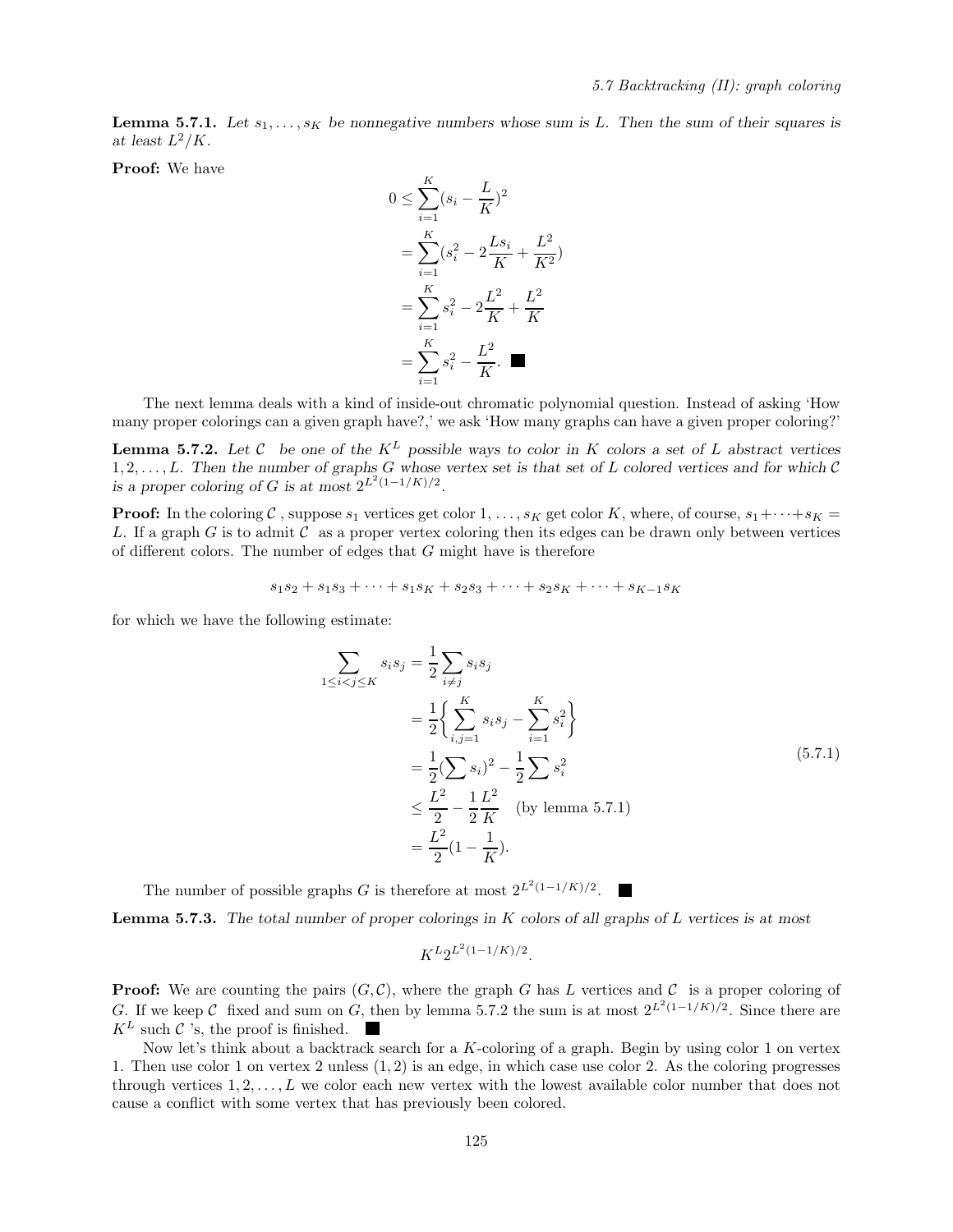At some stage we may reach a dead end: out of colors, but not out of vertices to color. In the graph of Fig. 5.7.1 if we try to 2-color the vertices we can color vertex 1 in color 1, vertex 2 in color 2, vertex 3 in color 1 and then we'd be stuck because neither color would work on vertex 4.



**Fig. 5.7.1: Color this graph**

When a dead end is reached, back up to the most recently colored vertex for which other color choices are available, replace its color with the next available choice, and try again to push forward to the next vertex.

The (futile) attempt to color the graph in Fig. 5.7.1 with 2 colors by the backtrack method can be portrayed by the backtrack search tree in Fig. 5.7.2.

The search is thought of as beginning at 'Root.' The label at each node of the tree describes the colors of the vertices that have so far been colored. Thus '212' means that vertices 1,2,3 have been colored, respectively, in colors 2,1,2.



**Fig. 5.7.2: A frustrated search tree**



**Fig. 5.7.3: A happy search tree**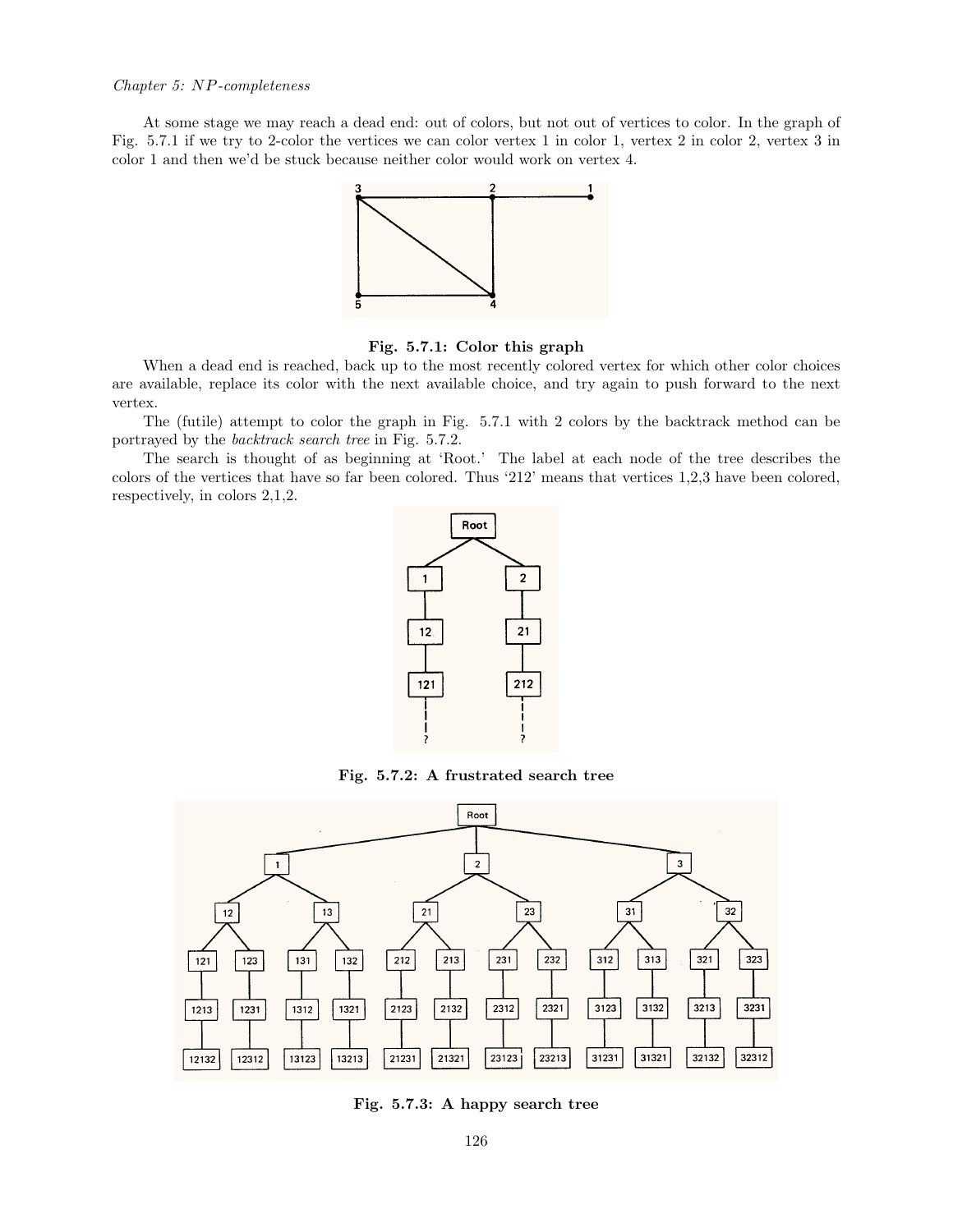If instead we use 3 colors on the graph of Fig. 5.7.1 then we get a successful coloring; in fact we get 12 of them, as is shown in Fig. 5.7.3.

Let's concentrate on a particular *level* of the search tree. Level 2, for instance, consists of the nodes of the search tree that are at a distance 2 from 'Root.' In Fig. 5.7.3, level 2 contains 6 nodes, correspoonding to the partial colorings 12, 13, 21, 23, 31, 32 of the graph. When the coloring reaches vertex 2 it has seen only the portion of the graph G that is induced by vertices 1 and 2.

Generally, a node at level  $L$  of the backtrack search tree corresponds to a proper coloring in  $K$  colors of the subgraph of G that is induced by vertices  $1, 2, \ldots, L$ .

Let  $H_L(G)$  denote that subgraph. Then we see the truth of

**Lemma 5.7.4.** *The number of nodes at level* L *of the backtrack search tree for coloring a graph* G *in* K *colors is equal to the number of proper colorings of*  $H_L(G)$  in K *colors, i.e., to*  $P(K, H_L(G))$ *, where* P is the *chromatic polynomial.*

We are now ready for the main question of this section: what is the average number of nodes in a backtrack search tree for  $K$ -coloring graphs of  $n$  vertices? This is

$$
A(n, K) = \frac{1}{\text{no. of graphs}} \sum_{\text{graphs } G_n} \{\text{no. of nodes in tree for } G\}
$$

$$
= 2^{-\binom{n}{2}} \sum_{G_n} \{\sum_{L=0}^n \{\text{no. of nodes at level } L\}\}
$$

$$
= 2^{-\binom{n}{2}} \sum_{G_n} \sum_{L=0}^n P(K, H_L(G)) \quad \text{(by lemma 5.7.4)}
$$

$$
= 2^{-\binom{n}{2}} \sum_{L=0}^n \{\sum_{G_n} P(K, H_L(G))\}.
$$

Fix some value of L and consider the inner sum. As G runs over all graphs of N vertices,  $H_L(G)$  selects the subgraph of G that is induced by vertices  $1, 2, \ldots, L$ . Now lots of graphs G of n vertices have the same  $H_L(G)$  sitting at vertices  $1, 2, ..., L$ . In fact exactly  $2^{n \choose 2} - {L \choose 2}$  different graphs G of n vertices all have the same graph H of L vertices in residence at vertices  $1, 2, \ldots, L$  (see exercise 15 of section 1.6). Hence (5.7.2) gives

$$
A(n, K) = 2^{-\binom{n}{2}} \sum_{L=0}^{n} 2^{\binom{n}{2} - \binom{L}{2}} \{ \sum_{H_L} P(K, H) \}
$$

$$
= \sum_{L=0}^{n} 2^{-\binom{L}{2}} \{ \sum_{H_L} P(K, H) \}.
$$

The inner sum is exactly the number that is counted by lemma 5.7.3, and so

$$
A(n, K) \le \sum_{L=0}^{n} 2^{-\binom{L}{2}} K^L 2^{L^2 (1 - 1/K)/2}
$$
  

$$
\le \sum_{L=0}^{\infty} K^L 2^{L/2} 2^{-L^2/2K}.
$$

The infinite series actually converges! Hence  $A(n,k)$  is bounded, for all n. This proves

**Theorem 5.7.1.** Let  $A(n,k)$  denote the average number of nodes in the backtrack search trees for K*coloring the vertices of all graphs of n vertices. Then there is a constant*  $h = h(K)$ *, that depends on the number of colors, K, but not on n, such that*  $A(n, k) \leq h(K)$  for all n.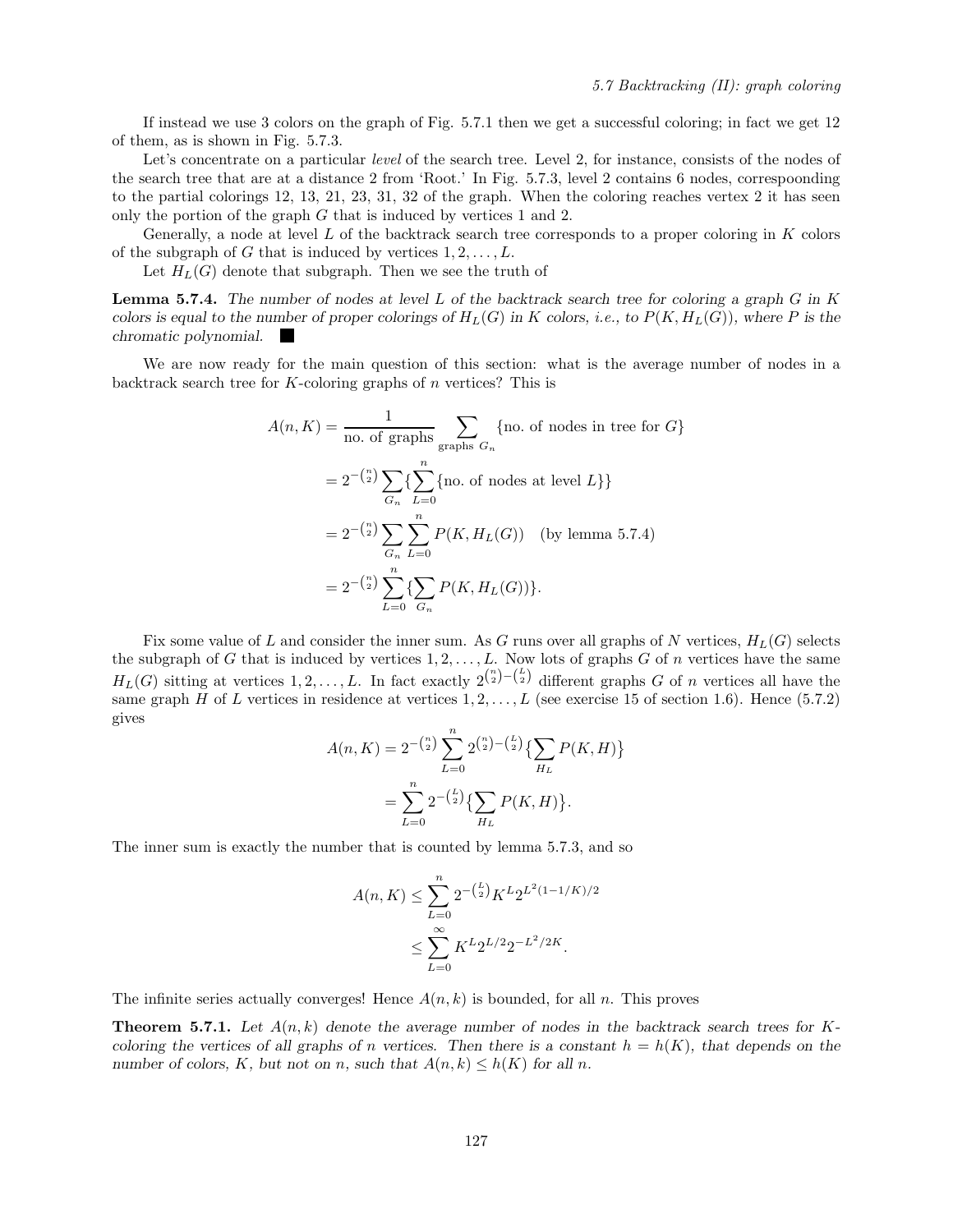#### **5.8 Approximate algorithms for hard problems**

Finally we come to Type III of the three kinds of 'half-a-loaf-is-better-than-none' algorithms that were described in section 5.5. In these algorithms we don't find the exact solution of the problem, only an approximate one. As consolation we have an algorithm that runs in polynomial time as well as a performance guarantee to the effect that while the answer is approximate, it can certainly deviate by no more than suchand-such from the exact answer.

An elegant example of such a situation is in the Travelling Salesman Problem, which we will now express as an optimization problem rather than as a decision problem.

We are given n points ('cities') in the plane, as well as the distances between every pair of them, and we are asked to find a round-trip tour of all of these cities that has minimum length. We will assume throughout the following discussion that the distances satisfy the triangle inequality. This restriction of the TSP is often called the 'Euclidean' Travelling Salesman Problem.

The algorithm that we will discuss for this problem has the properties

- (a) it runs in polynomial time and
- (b) the round-trip tour that it finds will never be more than twice as long as the shortest possible tour.

The first step in carrying out the algorithm is to find a minimum spanning tree (MST) for the n given cities. A MST is a tree whose nodes are the cities in question, and which, among all possible trees on that vertex set, has minimum possible length.

It may seem that finding a MST is just as hard as solving the TSP, but NIN (No, It's Not). The MST problem is one of those all-too-rare computational situations in which it pays to be greedy.

Generally speaking, in a greedy algorithm,

- (i) we are trying to construct some optimal structure by adding one piece at a time, and
- (ii) at each step we make the decision about which piece will be added next by choosing, among all available pieces, the single one that will carry us as far as possible in the desirable direction (be greedy!).

The reason that greedy algorithms are not usually the best possible ones is that it may be better not to take the single best piece at each step, but to take some other piece, in the hope that at a later step we will be able to improve things even more. In other words, the *global* problem of finding the best structure might not be solveable by the local procedure of being as greedy as possible at each step.

In the MST problem, though, the greedy strategy works, as we see in the following algorithm.

```
procedure mst(\mathbf{x}) :array of n points in the plane);
{constructs a spanning tree T of minimum length, on the
 vertices \{x_1,\ldots,x_n\} in the plane}
let T consist of a single vertex x_1;
   while T has fewer than n vertices do
     for each vertex v that is not yet in T, find the
         distance d(v) from v to the nearest vertex of T;
      let v^* be a vertex of smallest d(v);
      adjoin v^* to the vertex set of T;
      adjoin to T the edge from v^* to the nearest
        vertex w \neq v^* of T;
  end{while}
end.{mst}
```
**Proof of correctness of mst:** Let T be the tree that is produced by running mst, and let  $e_1, \ldots, e_{n-1}$  be its edges, listed in the same order in which the alfgorithm mst produced them.

Let T' be a minimum spanning tree for **x**. Let  $e_r$  be the first edge of T that does not appear in T'. In the minimum tree T', edges  $e_1, \ldots, e_{r-1}$  all appear, and we let S be the union of their vertex sets. In T' let f be the edge that joins the subtree on S to the subtree on the remaining vertices of **x**.

Suppose f is shorter than  $e_r$ . Then f was one of the edges that was available to the algorithm mst at the instant that it chose  $e_r$ , and since  $e_r$  was the shortest edge available at that moment, we have a contradiction.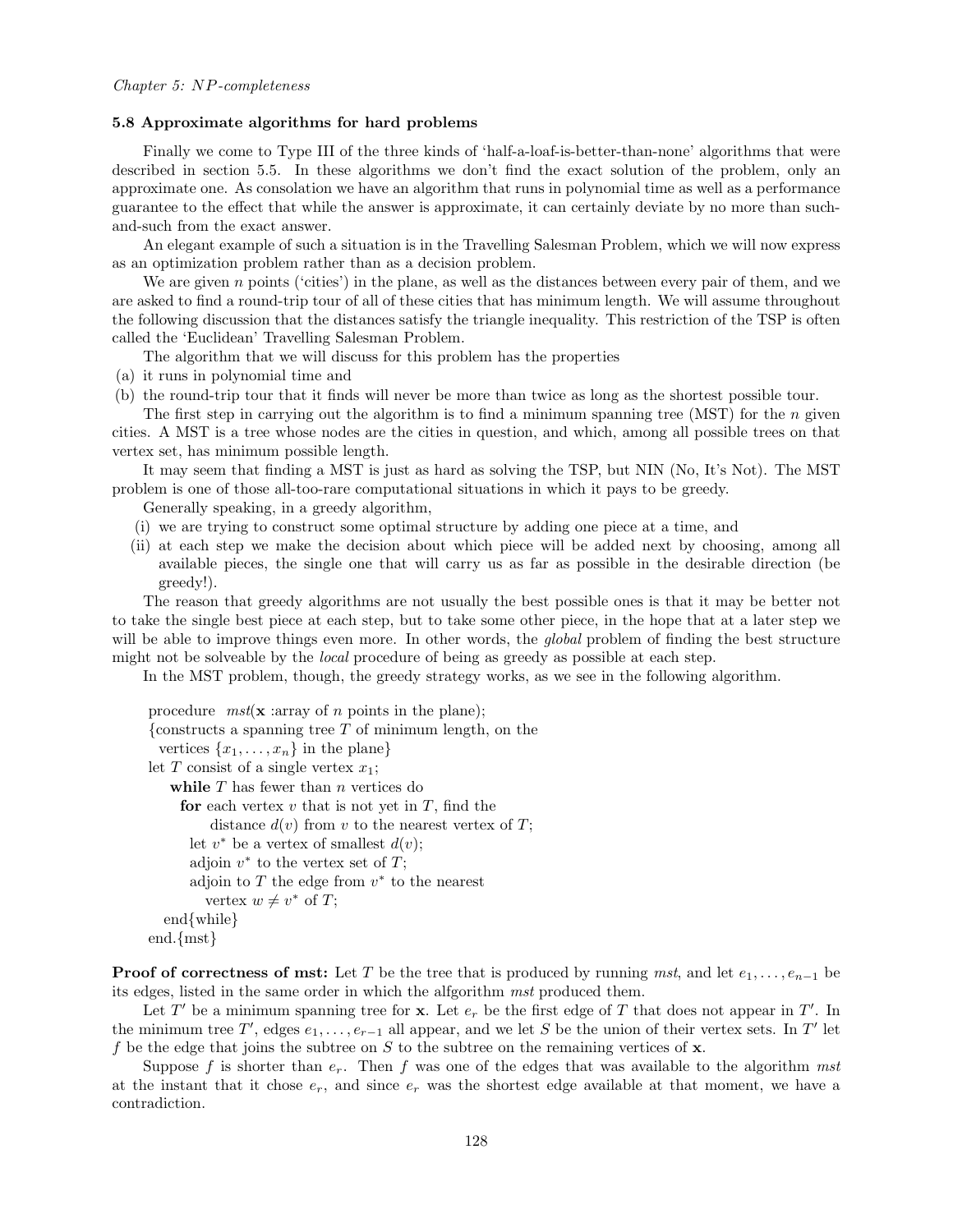Suppose f is longer than  $e_r$ . Then T' would not be minimal because the tree that we would obtain by exchanging f for  $e_r$  in T' (why is it still a tree if we do that exchange?) would be shorter, contradicting the minimality of  $T'$ .

Hence f and  $e_r$  have the same length. In T' exchange f for  $e_r$ . Then T' is still a tree, and is still a minimum spanning tree.

The index of the first edge of T that does not appear in T' is now at least  $r + 1$ , one unit larger than before. The process of replacing edges of T that do not appear in  $T'$  without affecting the minimality of T can be repeated until every edge of T appears in T', *i.e.*, until  $T = T'$ . Hence T was a minimum spanning tree.  $\blacksquare$ 

That finishes one step of the process that leads to a polynomial time travelling salesman algorithm that finds a tour of at most twice the minimum length.

The next step involves finding an Euler circuit. Way back in theorem 1.6.1 we learned that a connected graph has an Euler circuit if and only if every vertex has even degree. Recall that the proof was recursive in nature, and immediately implies a linear time algorithm for finding Euler circuits recursively. We also noted that the proof remains valid even if we are dealing with a *multigraph*, that is, with a graph in which several edges are permitted between single pairs of vertices. We will in fact need that extra flexibility for the purpose at hand.

Now we have the ingredients for a quick near-optimal travelling salesman tour.

**Theorem 5.8.1.** *There is an algorithm that operates in polynomial time and which will return a travelling salesman tour whose length is at most twice the length of a minimum tour.*

Here is the algorithm. Given the  $n$  cities in the plane:

- (1) Find a minimum spanning tree  $T$  for the cities.
- (2) Double each edge of the tree, thereby obtaining a 'multitree'  $T^{(2)}$  in which between each pair of vertices there are 0 or 2 edges.
- (3) Since every vertex of the doubled tree has even degree, there is an Eulerian tour W of the edges of  $T^{(2)}$ ; find one, as in the proof of theorem 1.6.1.
- (4) Now we construct the output tour of the cities. Begin at some city and follow the walk W. However, having arrived at some vertex  $v$ , go from  $v$  directly (via a straight line) to the next vertex of the walk W that you haven't visited yet. This means that you will often *short-circuit* portions of the walk W by going directly from some vertex to another one that is several edges 'down the road.'

The tour  $Z'$  that results from (4) above is indeed a tour of all of the cities in which each city is visited once and only once. We claim that its length is at most twice optimal.

Let Z be an optimum tour, and let e be some edge of Z. Then  $Z - e$  is a path that visits all of the cities. Since a path is a tree,  $Z - e$  is a spanning tree of the cities, hence  $Z - e$  is at least as long as T is, and so  $Z$  is surely at least as long as  $T$  is.

Next consider the length of the tour Z'. A step of Z' that walks along an edge of the walk W has length equal to the length of that edge of W. A step of  $Z'$  that short circuits several edges of W has length at most equal to the sum of the lengths of the edges of  $W$  that were short-circuited. If we sum these inequalities over all steps of  $Z'$  we find that the length of  $Z'$  is at most equal to the length of W, which is in turn twice the length of the tree  $T$ .

If we put all of this together we find that

$$
length(Z) > length(Z - e) \ge length(T) = \frac{1}{2}length(W) \ge \frac{1}{2}length(Z')
$$

as claimed (!)

More recently it has been proved (Cristofides, 1976) that in polynomial time we can find a TSP tour whose total length is at most 3/2 as long as the minimum tour. The algorithm makes use of Edmonds's algorithm for maximum matching in a general graph (see the reference at the end of Chapter 3). It will be interesting to see if the factor 3/2 can be further refined.

Polynomial time algorithms are known for other NP-complete problems that guarantee that the answer obtained will not exceed, by more than a constant factor, the optimum answer. In some cases the guarantees apply to the difference between the answer that the algorithm gives and the best one. See the references below for more information.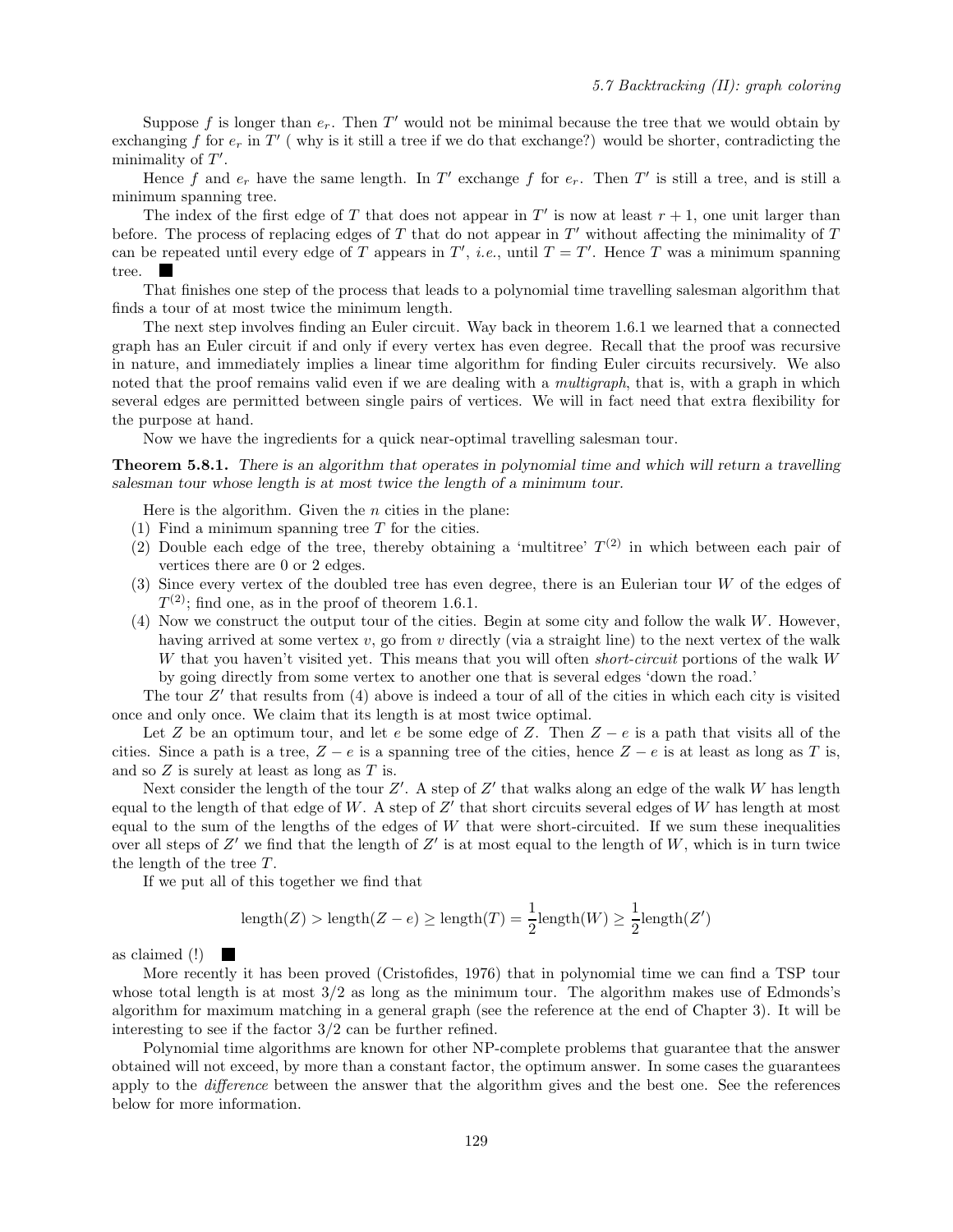#### **Exercises for section 5.8**

1. Consider the following algorithm:

procedure mst2( $\mathbf{x}$  :array of n points in the plane); {allegedly finds a tree of minimum total length that visits every one of the given points}

```
if n = 1then T := \{x_1\}else
       T := mst2(n - 1, x - x_n);let u be the vertex of T that is nearest to x_n;
       mst2:=T plus vertex x_n plus edge (x_n, u)end.{mst2}
```
Is this algorithm a correct recursive formulation of the minimum spanning tree greedy algorithm? If so then prove it, and if not then give an example of a set of points where mst2 gets the wrong answer.

### **Bibliography**

Before we list some books and journal articles it should be mentioned that research in the area of NP-completeness is moving rapidly, and the state of the art is changing all the time. Readers who would like updates on the subject are referred to a series of articles that have appeared in issues of the Journal of Algorithms in recent years. These are called 'NP-completeness: An ongoing guide.' They are written by David S. Johnson, and each of them is a thorough survey of recent progress in one particular area of NP-completeness research. They are written as updates of the first reference below.

Journals that contain a good deal of research on the areas of this chapter include the Journal of Algorithms, the Journal of the Association for Computing Machinery, the SIAM Journal of Computing, Information Processing Letters, and SIAM Journal of Discrete Mathematics.

The most complete reference on NP-completeness is

M. Garey and D. S. Johnson, Computers and Intractability; A guide to the theory of NP-completeness, W. H. Freeman and Co., San Francisco, 1979.

The above is highly recommended. It is readable, careful and complete.

The earliest ideas on the computational intractability of certain problems go back to

Alan Turing, On computable numbers, with an application to the Entscheidungsproblem, Proc. London Math. Soc., Ser. 2, **42** (1936), 230-265.

Cook's theorem, which originated the subject of NP-completeness, is in

S. A. Cook, The complexity of theorem proving procedures, Proc., Third Annual ACM Symposium on the Theory of Computing, ACM, New York, 1971, 151-158.

After Cook's work was done, a large number of NP-complete problems were found by

Richard M. Karp, Reducibility among combinatorial problems, in R. E. Miller and J. W. Thatcher, eds., Complexity of Computer Computations, Plenum, New York, 1972, 85-103.

The above paper is recommended both for its content and its clarity of presentation.

The approximate algorithm for the travelling salesman problem is in

D. J. Rosencrantz, R. E. Stearns and P. M. Lewis, An analysis of several heuristics for the travelling salesman problem, SIAM J. Comp. **6**, 1977, 563-581.

Another approximate algorithm for the Euclidean TSP which guarantees that the solution found is no more than  $3/2$  as long as the optimum tour, was found by

N. Cristofides, Worst case analysis of a new heuristic for the travelling salesman problem, Technical Report, Graduate School of Industrial Administration, Carnegie-Mellon University, Pittsburgh, 1976.

The minimum spanning tree algorithm is due to

R. C. Prim, Shortest connection netwroks and some generalizations, Bell System Tech. J. **36** (1957), 1389- 1401.

The probabilistic algorithm for the Hamilton path problem can be found in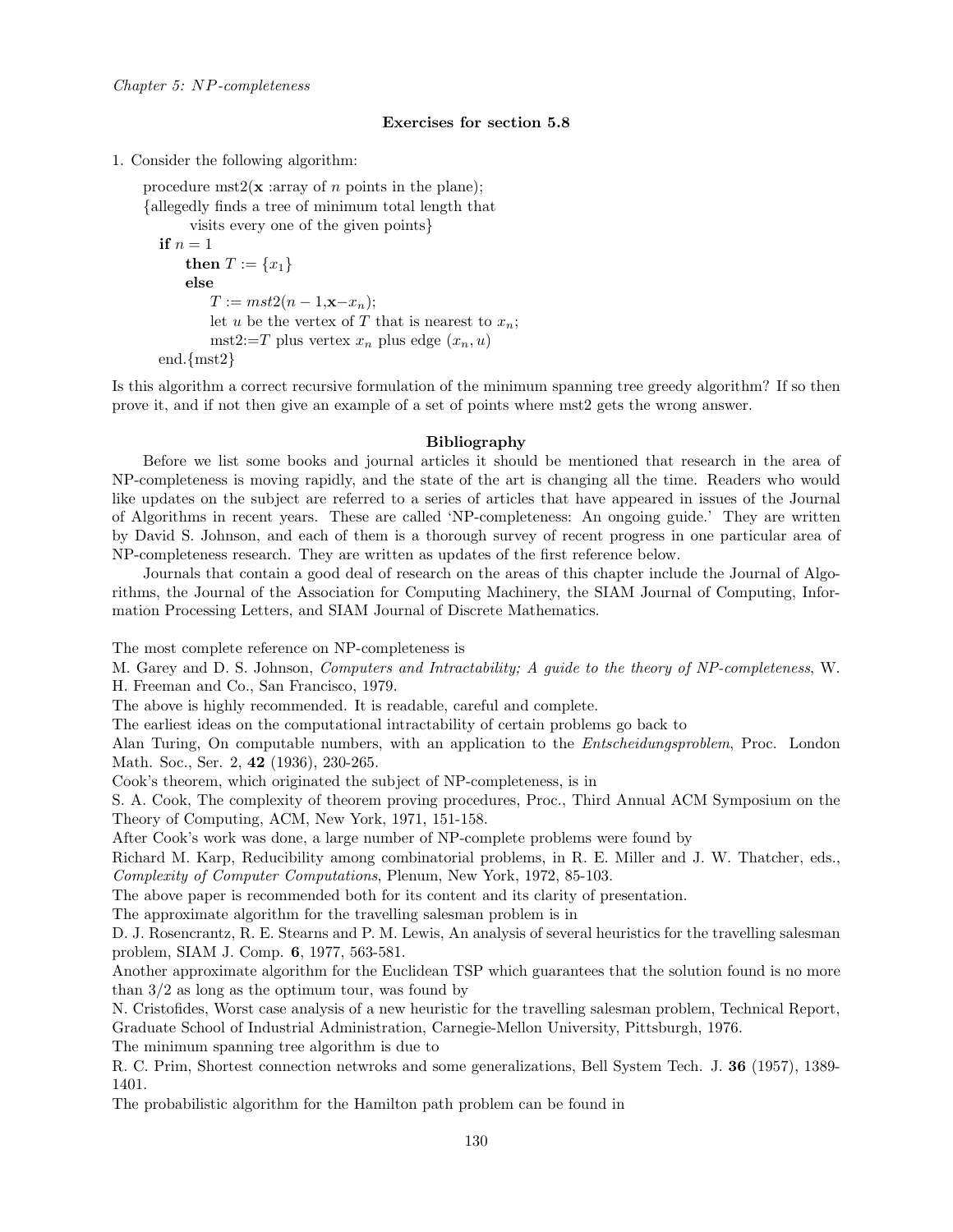D. Angluin and L. G. Valiant, Fast probabilistic algorithms for Hamilton circuits and matchings, Proc. Ninth Annual ACM Symposium on the Theory of Computing, ACM, New York, 1977.

The result that the graph coloring problem can be done in constant average time is due to

H. Wilf, Backtrack: An O(1) average time algorithm for the graph coloring problem, Information Processing Letters **18** (1984), 119-122.

Further refinements of the above result can be found in

E. Bender and H. S. Wilf, A theoretical analysis of backtracking in the graph coloring problem, Journal of Algorithms **6** (1985), 275-282.

If you enjoyed the average numbers of independent sets and average complexity of backtrack, you might enjoy the subject of random graphs. An excellent introduction to the subject is

Edgar M. Palmer, Graphical Evolution, An introduction to the theory of random graphs, Wiley-Interscience, New York, 1985.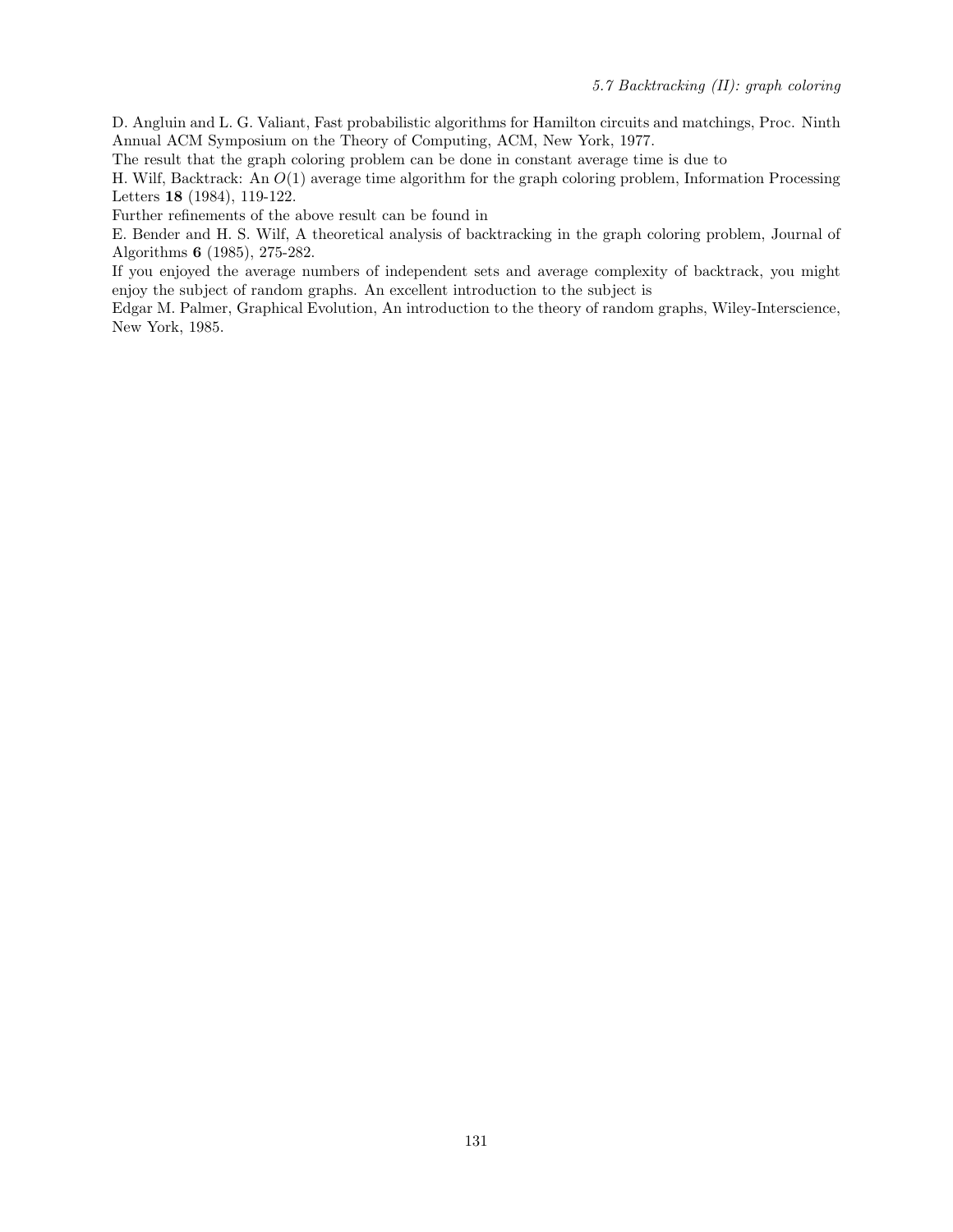```
Index
```
adjacent 40 Adleman, L. 149, 164, 165, 176 Aho, A. V. 103 Angluin, D. 208-211, 227 Appel, K. 69 average complexity 57, 211ff. backtracking 211ff. Bender, E. 227 Bentley, J. 54 Berger, R. 3 big oh 9 binary system 19 bin-packing 178 binomial theorem 37 bipartite graph 44, 182 binomial coefficients 35 —, growth of 38 blocking flow 124 Burnside's lemma 46 cardinality 35 canonical factorization 138 capacity of a cut 115 Carmichael numbers 158 certificate 171, 182, 193 Cherkassky, B. V. 135 Chinese remainder theorem 154 chromatic number 44 chromatic polynomial 73 Cohen, H. 176 coloring graphs 43 complement of a graph 44 complexity 1 —, worst-case 4 connected 41 Cook, S. 187, 194-201, 226 Cook's theorem  $195ff$ . Cooley, J. M. 103 Coppersmith, D. 99 cryptography 165 Cristofides, N. 224, 227 cut in a network 115 —, capacity of 115 cycle 41 cyclic group 152 decimal system 19 decision problem 181 degree of a vertex 40 deterministic 193 Diffie, W. 176 digraph 105 Dinic, E. 108, 134 divide 137 Dixon, J. D. 170, 175, 177 domino problem 3 'easy' computation 1 edge coloring 206 edge connectivity 132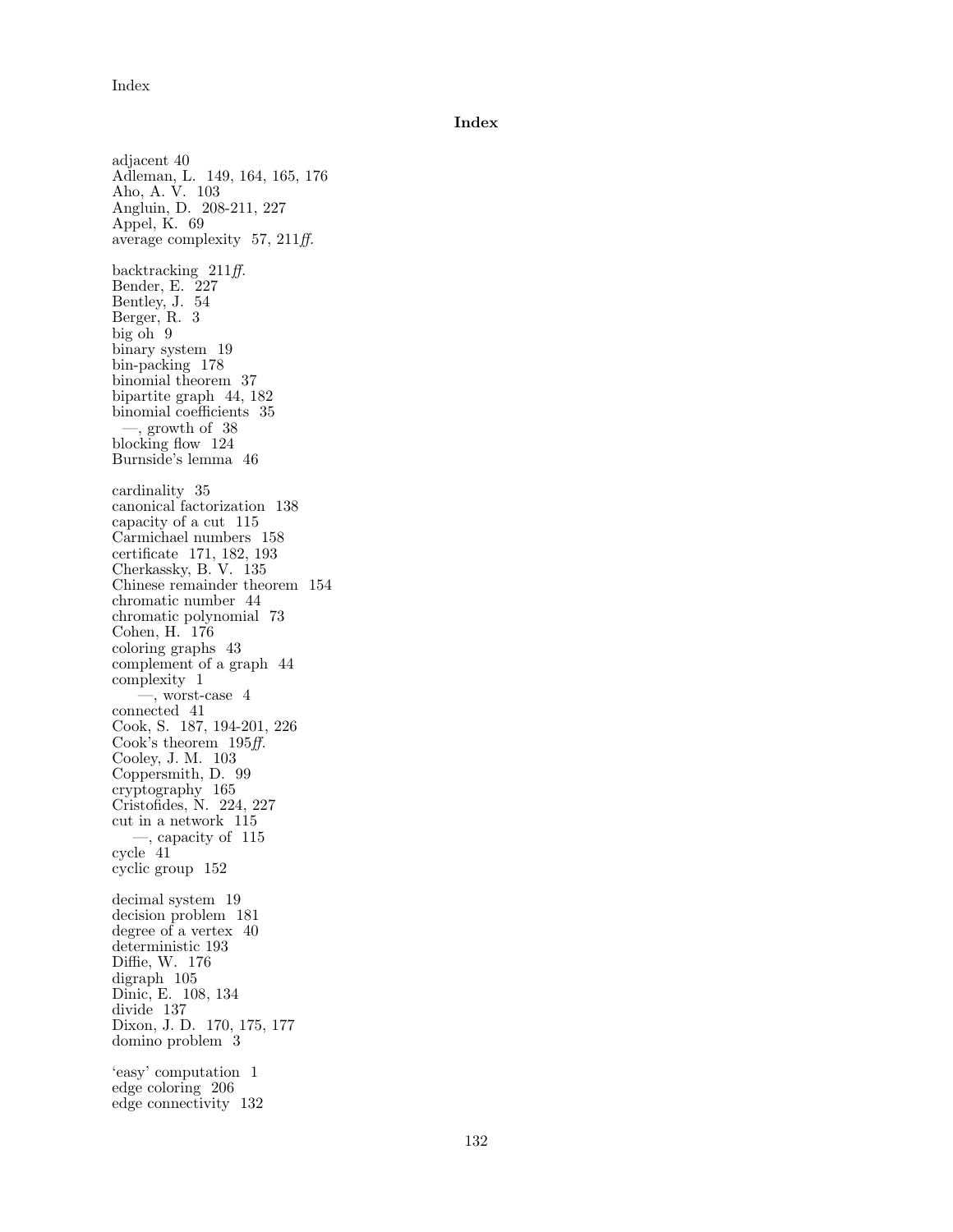Edmonds, J. 107, 134, 224 Enslein, K. 103 Euclidean algorithm 140, 168 —, complexity 142  $-$ , extended 144ff. Euler totient function 138, 157 Eulerian circuit 41 Even, S. 135 exponential growth 13 factor base 169 Fermat's theorem 152, 159 FFT, complexity of 93  $-$ , applications of 95 ff. Fibonacci numbers 30, 76, 144 flow 106  $-$ , value of 106 —, augmentation 109 —, blocking 124 flow augmenting path 109 Ford-Fulkerson algorithm 108ff. Ford, L. 107ff. four-color theorem 68 Fourier transform 83ff. —, discrete 83 —, inverse 96 Fulkerson, D. E. 107ff. Galil, Z. 135 Gardner, M. 2 Garey, M. 188 geometric series 23 Gomory, R. E. 136 graphs 40ff.  $\overline{-}$ , coloring of 43, 183, 216ff. —, connected 41 —, complement of 44 —, complete 44  $-$ , empty 44 —, bipartite 44  $\sim$ , planar 70 greatest common divisor 138 group of units 151 Haken, W. 69 Hamiltonian circuit 41, 206, 208ff. Hardy, G. H. 175 height of network 125 Hellman, M. E. 176 hexadecimal system 21 hierarchy of growth 11 Hoare, C. A. R. 51 Hopcroft, J. 70, 103 Hu, T. C. 136 independent set 61, 179, 211ff. intractable 5 Johnson, D. S. 188, 225, 226 Karp, R. 107, 134, 205, 226 Karzanov, A. 134 Knuth, D. E. 102 König, H. 103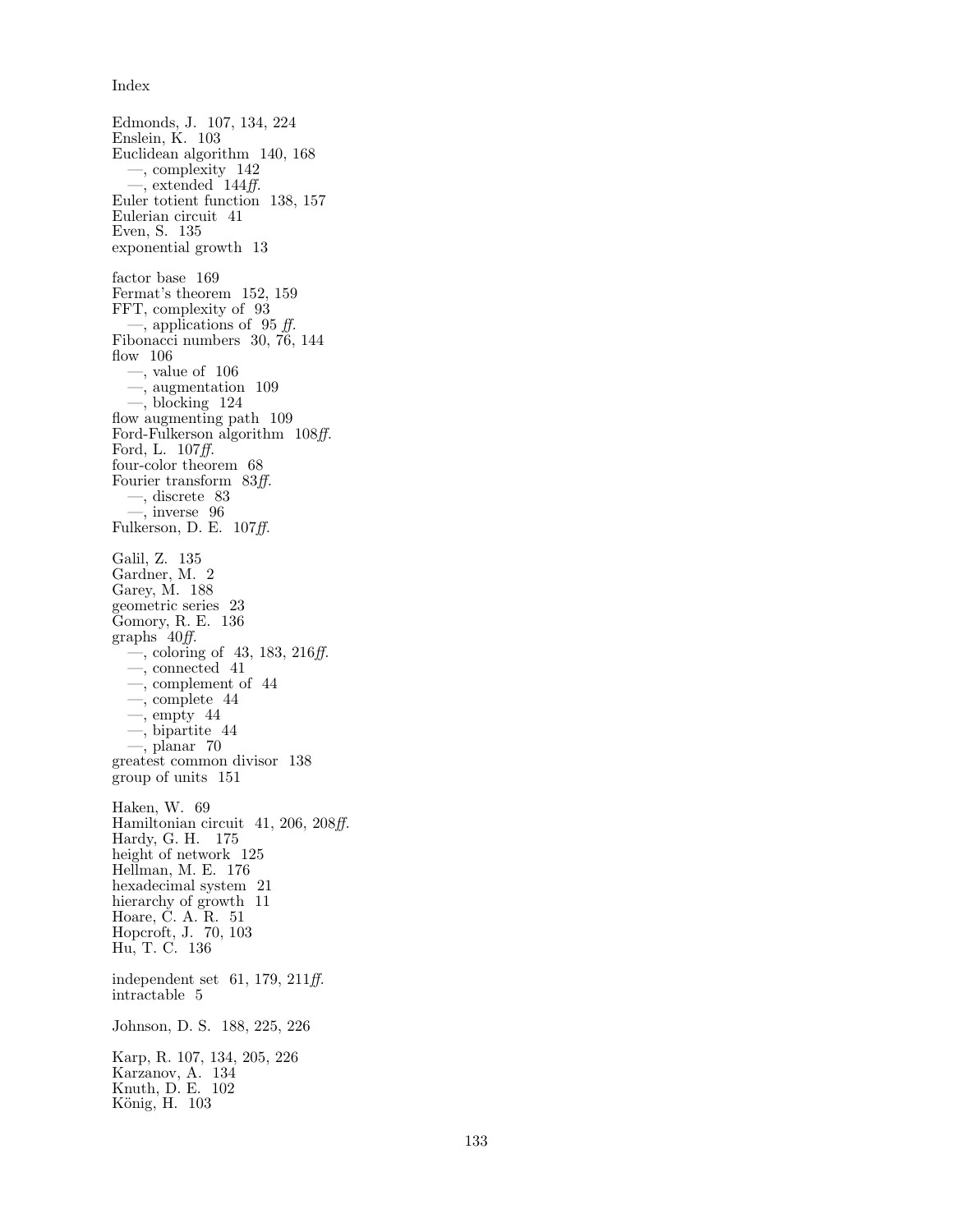k-subset 35 language 182 Lawler, E. 99 layered network 120ff. Lenstra, H. W., Jr. 176 LeVeque, W. J. 175 Lewis, P. A. W. 103 Lewis, P. M. 227 L'Hospital's rule 12 little oh 8 Lomuto, N. 54 Maheshwari, S. N. 108ff. , 135 Malhotra, V. M. 108ff. , 135 matrix multiplication 77ff. max-flow-min-cut 115 maximum matching 130 minimum spanning tree 221 moderately exponential growth 12 MPM algorithm 108, 128ff. MST 221 multigraph 42 network 105 — flow  $105$ ff. —, dense 107 —, layered 108, 120ff. —, height of 125 Nijenhuis, A. 60 nondeterministic 193 NP 182 NP-complete 61, 180 NP-completeness 178ff. octal system 21 optimization problem 181 orders of magnitude 6ff. P 182 Palmer, E. M. 228 Pan, V. 103 Pascal's triangle 36 path 41 periodic function 87 polynomial time 2, 179, 185 polynomials, multiplication of 96 Pomerance, C. 149, 164, 176 positional number systems 19ff. Pramodh-Kumar, M. 108ff. , 135 Pratt, V. 171, 172 Prim, R. C. 227 primality, testing 6, 148ff. , 186  $-$ , proving 170 prime number 5 primitive root 152 pseudoprimality test 149, 156ff. —, strong 158 public key encryption 150, 165 Quicksort 50ff. Rabin, M. O. 149, 162, 175 Ralston, A. 103